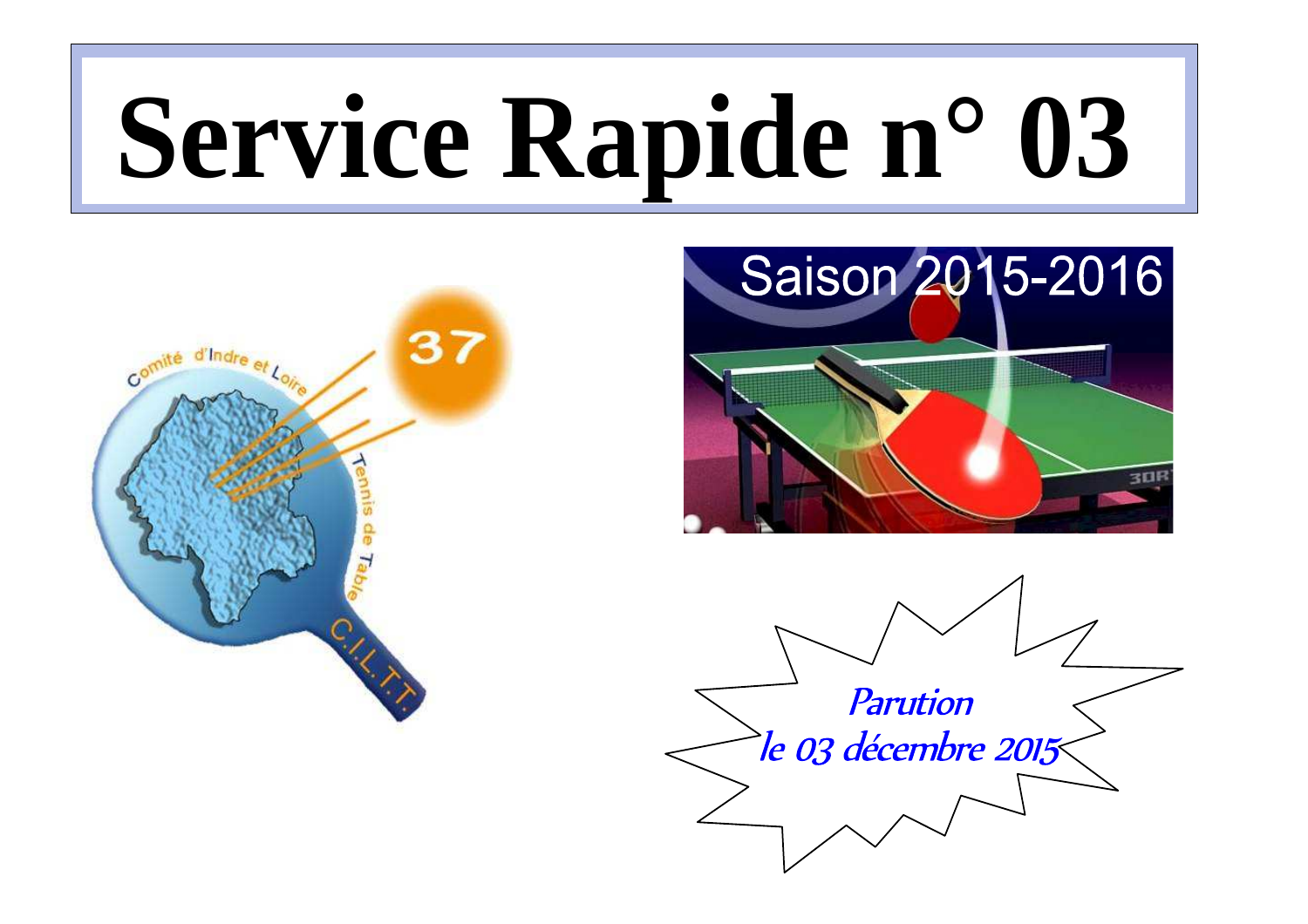# **PRE-REGIONALE**

# 6ème journée

A.S. FONDETTES 4 - AS VERETZ TT 2 3 4S TOURS T.T. 10 - ES VILLE AUX DAMES TT 2 4S TOURS T.T. 10

- 
- 
- 
- TT JOUE LES TOURS 9 4S TOURS T.T. 11 3
- TT JOUE LES TOURS 10 BEAUJARDIN BCT 1 4



|    | Rq | Equipe                  | PТ | J | ν | N        | D        | Р        | F        |
|----|----|-------------------------|----|---|---|----------|----------|----------|----------|
|    | 1  | 4S TOURS T.T. 11        | 18 | 6 | 6 | $\Omega$ | $\Omega$ | $\Omega$ | $\Omega$ |
| 11 | 2  | 4S TOURS T.T. 10        | 15 | 6 | 4 | 1        | 1        | $\Omega$ | $\Omega$ |
| 4  | 3  | AS VERETZ TT 2          | 14 | 6 | 4 | $\Omega$ | 2        | $\Omega$ | $\Omega$ |
| 11 | 4  | TT JOUE LES TOURS 9     | 13 | 6 | 3 | 1        | 2        | $\Omega$ | 0        |
| 10 | 5  | <b>BEAUJARDIN BCT 1</b> | 12 | 6 | 3 | $\Omega$ | 3        | $\Omega$ | $\Omega$ |
|    | 6  | A.S. FONDETTES 4        | 8  | 6 |   | 0        | 5        | $\Omega$ | $\Omega$ |
|    |    | TT JOUE LES TOURS 10    | 8  | 6 |   | 0        | 5        | $\Omega$ | 0        |
|    |    | ES VILLE AUX DAMES TT 2 | 8  | 6 |   | 0        | 5        | 0        | $\Omega$ |

# **DEPARTEMENTALE 1**

# **POULE A**

 $\blacksquare$ ┱

# 6ème journée

- RS ST CYR/LOIRE 3 4S TOURS T.T. 13 10 8 TT JOUE LES TOURS 11 - TTC du LOCHOIS 1 9 9 U.S. GENILLE TT 1 - TT ST GENOUPH 3 7 11 TT PARCAY MESLAY 2 - U.S. VERNOU 1 9 9
- -
	-
- 
- 

| Rg | Equipe                   | PT | J | v              | N | D | P        | F        |
|----|--------------------------|----|---|----------------|---|---|----------|----------|
|    | TT ST GENOUPH 3          | 16 | 6 | 5              | 0 | 1 | 0        | 0        |
| 2  | <b>RS ST CYR/LOIRE 3</b> | 14 | 6 | 4              | 0 | 2 | 0        | 0        |
| 3  | TT PARCAY MESLAY 2       | 13 | 6 | 3              |   | 2 | $\Omega$ | 0        |
| -  | U.S. GENILLE TT 1        | 13 | 6 | 3              |   | 2 | 0        | 0        |
| 5  | TTC du LOCHOIS 1         | 12 | 6 | 2              | 2 | 2 | 0        | $\Omega$ |
| 6  | TT JOUE LES TOURS 11     | 11 | 6 | $\overline{2}$ |   | 3 | $\Omega$ | 0        |
| 7  | U.S. VERNOU 1            | 10 | 6 | 1              | 2 | 3 | 0        | 0        |
| 8  | 4S TOURS T.T. 13         |    | 6 | 0              |   | 5 | 0        | $\Omega$ |

Т ٦

# **POULE B**

- US RENAUDINE TT 2 <sup>-</sup> C.S. LA MEMBROLLE 2 16 2 ES OESIENNE TT 2 - A.C. AMBOISE 1 11 7
- RS ST CYR/LOIRE 2 4S TOURS T.T. 12 13 5
- C.E.S. TOURS 1 A.T.T.ST ANTOINE DU ROCHER 1 16 2
	-
	-

|                   |                                |    |   | Rg | Equipe                              | PT I              | J   | V           | N I            | D I            | PIF |                          |
|-------------------|--------------------------------|----|---|----|-------------------------------------|-------------------|-----|-------------|----------------|----------------|-----|--------------------------|
| 6ème journée      |                                |    |   |    | US RENAUDINE TT 2                   | 18                |     | 66          | $\mathbf{0}$   |                |     | <b>10</b>                |
| RS ST CYR/LOIRE 2 | - 4S TOURS T.T. 12             | 13 | 5 |    | <b>IES OESIENNE TT 2</b>            | 16                | 6   | 5           |                |                |     | I 0                      |
| C.E.S. TOURS 1    | - A.T.T.ST ANTOINE DU ROCHER 1 | 16 | 2 | 3  | <b>C.E.S. TOURS 1</b>               | 14                | 6   | 4           | $\mathbf{0}$   | 2 <sup>1</sup> |     | $\overline{\phantom{0}}$ |
| US RENAUDINE TT 2 | - C.S. LA MEMBROLLE 2          | 16 | 2 |    | 4 4 5 TOURS T.T. 12                 | $12 \overline{ }$ |     | 6 3         | $\overline{0}$ | 3 I            |     | $\overline{0}$           |
| ES OESIENNE TT 2  | - A.C. AMBOISE 1               | 11 |   |    | <b>RS ST CYR/LOIRE 2</b>            | 12                | 6 I | 3 I         | $\overline{0}$ | 3 I            |     | <b>10</b>                |
|                   |                                |    |   |    | 6 A.C. AMBOISE 1                    | 9                 | 6   |             |                | 4              |     | I 0                      |
|                   |                                |    |   |    | <b>C.S. LA MEMBROLLE 2</b>          | 9                 | 6   |             |                | 4              |     | I 0                      |
|                   |                                |    |   | 8  | <b>A.T.T.ST ANTOINE DU ROCHER 1</b> | 6                 | 6 I | $\mathbf 0$ |                | 6 I            |     | $\overline{\phantom{0}}$ |

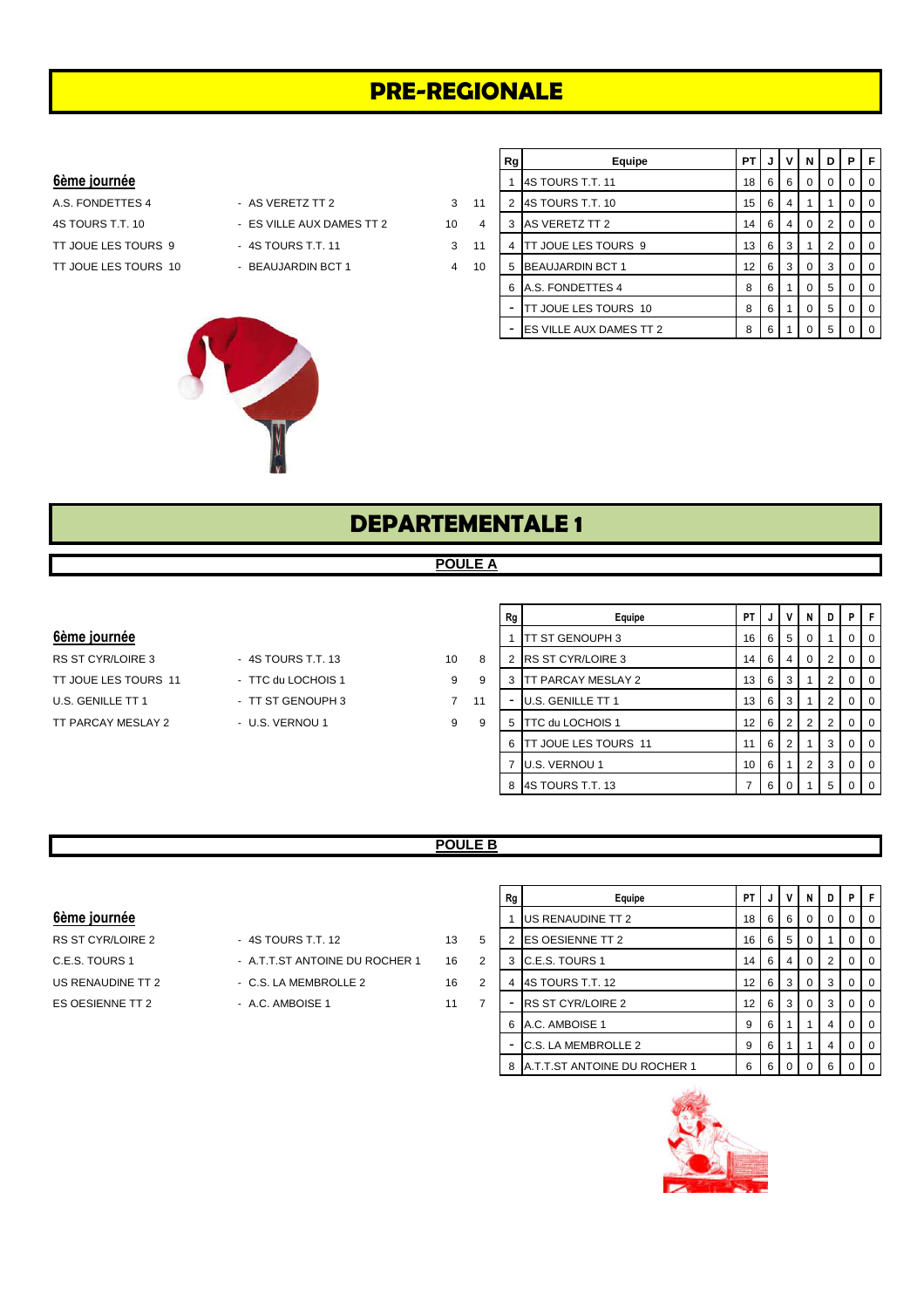# **DEPARTEMENTALE 2**

# **POULE A**

# 6ème journée

A.T.T. AZAY-SUR-CHER 1 - TT PARCAY MESLAY 3 11 TT JOUE LES TOURS 12 - TTC du LOCHOIS 2 14 ES RIDELLOIS TT 1 - ST AVERTIN SPORTS 4 13 TT MONTS ARTANNES 2 - A.S MONTLOUIS/LOIRE 2 6

- 
- -

|    | Rg | Equipe                     | PT | J | v              | N        | D | Ρ        | F        |
|----|----|----------------------------|----|---|----------------|----------|---|----------|----------|
|    |    | A.S MONTLOUIS/LOIRE 2      | 18 | 6 | 6              | $\Omega$ | 0 | 0        | $\Omega$ |
|    | 2  | TT JOUE LES TOURS 12       | 14 | 6 | 4              | $\Omega$ | 2 | $\Omega$ | $\Omega$ |
| 4  |    | <b>ES RIDELLOIS TT 1</b>   | 14 | 6 | 4              | $\Omega$ | 2 | $\Omega$ | $\Omega$ |
| 5  | 4  | TT MONTS ARTANNES 2        | 12 | 6 | 3              | $\Omega$ | 3 | $\Omega$ | $\Omega$ |
| 12 |    | TT PARCAY MESLAY 3         | 12 | 6 | 3              | $\Omega$ | 3 | $\Omega$ | $\Omega$ |
|    | 6  | A.T.T. AZAY-SUR-CHER 1     | 10 | 6 | $\overline{2}$ | $\Omega$ | 4 | 0        | $\Omega$ |
|    |    | <b>ST AVERTIN SPORTS 4</b> | 10 | 6 | 2              | 0        | 4 | $\Omega$ | $\Omega$ |
|    | 8  | TTC du LOCHOIS 2           | 6  | 6 | 0              | $\Omega$ | 6 | 0        | $\Omega$ |

# **POULE B**

# **6ème journée**

- U.S. CHAMBRAY-LES-TOURS 2 4S TOURS T.T. 14 3 15 BEAUJARDIN BCT 2 - TT BOUCHARDAIS 1 34 R.C. BALLAN 2 - A.S. FONDETTES 5 9 ATT LANGEAIS-CINQ MARS 2 - TT CHINONAIS 3 7 1
- 

|                | Rg | Equipe                    | PT | J | v | N        | D | P | F        |
|----------------|----|---------------------------|----|---|---|----------|---|---|----------|
|                |    | A.S. FONDETTES 5          | 15 | 6 | 4 |          |   | 0 | 0        |
| 15             | -  | R.C. BALLAN 2             | 15 | 6 | 4 |          |   | 0 | 0        |
| $\overline{4}$ | 3  | <b>BEAUJARDIN BCT 2</b>   | 14 | 6 | 4 | $\Omega$ | 2 | 0 | 0        |
| 9              | 4  | TT CHINONAIS 3            | 13 | 6 | 3 |          | 2 | 0 | $\Omega$ |
| 11             | 5  | 4S TOURS T.T. 14          | 11 | 6 | 2 |          | 3 | O | $\Omega$ |
|                | 6  | U.S. CHAMBRAY-LES-TOURS 2 | 10 | 6 | 1 | 2        | 3 | O | $\Omega$ |
|                | 7  | ATT LANGEAIS-CINQ MARS 2  | 9  | 6 | 1 |          | 4 | ი | $\Omega$ |
|                |    | TT BOUCHARDAIS 1          | 9  | 6 | 4 |          | 4 |   | O        |

# **POULE C**

|                          |                    |         | Rg | Equipe                          | <b>PT</b> |   |   |                | NDI | PIF         |                |
|--------------------------|--------------------|---------|----|---------------------------------|-----------|---|---|----------------|-----|-------------|----------------|
| 6ème journée             |                    |         |    | <b>ITT CHINONAIS 2</b>          | 18        | 6 | 6 | $\overline{0}$ |     | $\Omega$    | $\overline{0}$ |
| P.L. PAUL BERT 1         | - 4S TOURS T.T. 16 | 15<br>3 |    | 2 AS SAVONNIERES 2              | 16        | 6 | 5 |                |     | 0           | $\overline{0}$ |
| T.T. BENAIS 1            | - TT CHINONAIS 2   | 11      |    | T.T. BENAIS 1                   | 14        | 6 |   |                |     | $\Omega$    | $\overline{0}$ |
| AS SAVONNIERES 2         | - A.S. FONDETTES 6 | 10<br>8 |    | <b>ATT LANGEAIS-CINQ MARS 3</b> | 13        | 6 | 3 |                |     | 0           | $\overline{0}$ |
| ATT LANGEAIS-CINQ MARS 3 | - STE MAURE TT 2   | 9<br>9  |    | 5 ISTE MAURE TT 2               | 11        | 6 | C |                | 3   | 0           | $\overline{0}$ |
|                          |                    |         |    | 6 A.S. FONDETTES 6              | 9         |   |   |                | 4   | 0           | $\overline{0}$ |
|                          |                    |         |    | <b>IP.L. PAUL BERT 1</b>        | 8         | 6 |   | $\overline{0}$ | 5   | $\mathbf 0$ | $\overline{0}$ |

# **POULE D**

# 6ème journée

E.S. VILLE AUX DAMES TT 3 - TT BLERE V.C. 2 10 TT SEMBLANCEEN 1 - TT CORMERY-TRUYES 2 5 13 US RENAUDINE TT 3 - ST AVERTIN SPORTS 3 4 14 4S TOURS T.T. 15 - STE MAURE TT 1 8 10

| - II DLEKE V.U. Z     |
|-----------------------|
| - TT CORMERY-TRUYES 2 |

| 1 |  |  |  |
|---|--|--|--|
|   |  |  |  |
|   |  |  |  |

|          | Rg | Equipe                    | PT | J |   | N | D              | P        | F        |
|----------|----|---------------------------|----|---|---|---|----------------|----------|----------|
|          | 1  | TT BLERE V.C. 2           | 15 | 6 | 4 | 1 |                | 0        | 0        |
| 8        |    | STE MAURE TT 1            | 15 | 6 | 4 | 1 |                | 0        | 0        |
| 3        | 3  | E.S. VILLE AUX DAMES TT 3 | 14 | 6 | 4 | 0 | 2              | $\Omega$ | 0        |
| 4        | 4  | ST AVERTIN SPORTS 3       | 12 | 6 | 3 | 0 | 3              | $\Omega$ | 0        |
| $\Omega$ |    | TT CORMERY-TRUYES 2       | 12 | 6 | 3 | 0 | 3              | $\Omega$ | $\Omega$ |
|          | 6  | TT SEMBLANCEEN 1          | 11 | 6 | 3 | 0 | $\overline{2}$ | $\Omega$ | 1        |
|          | 7  | US RENAUDINE TT 3         | 10 | 6 | 2 | 0 | 4              | $\Omega$ | 0        |
|          | 8  | 4S TOURS T.T. 15          | 6  | 6 |   |   | 6              | 0        | 0        |

8 4S TOURS T.T. 16 7 6 0 1 5 0

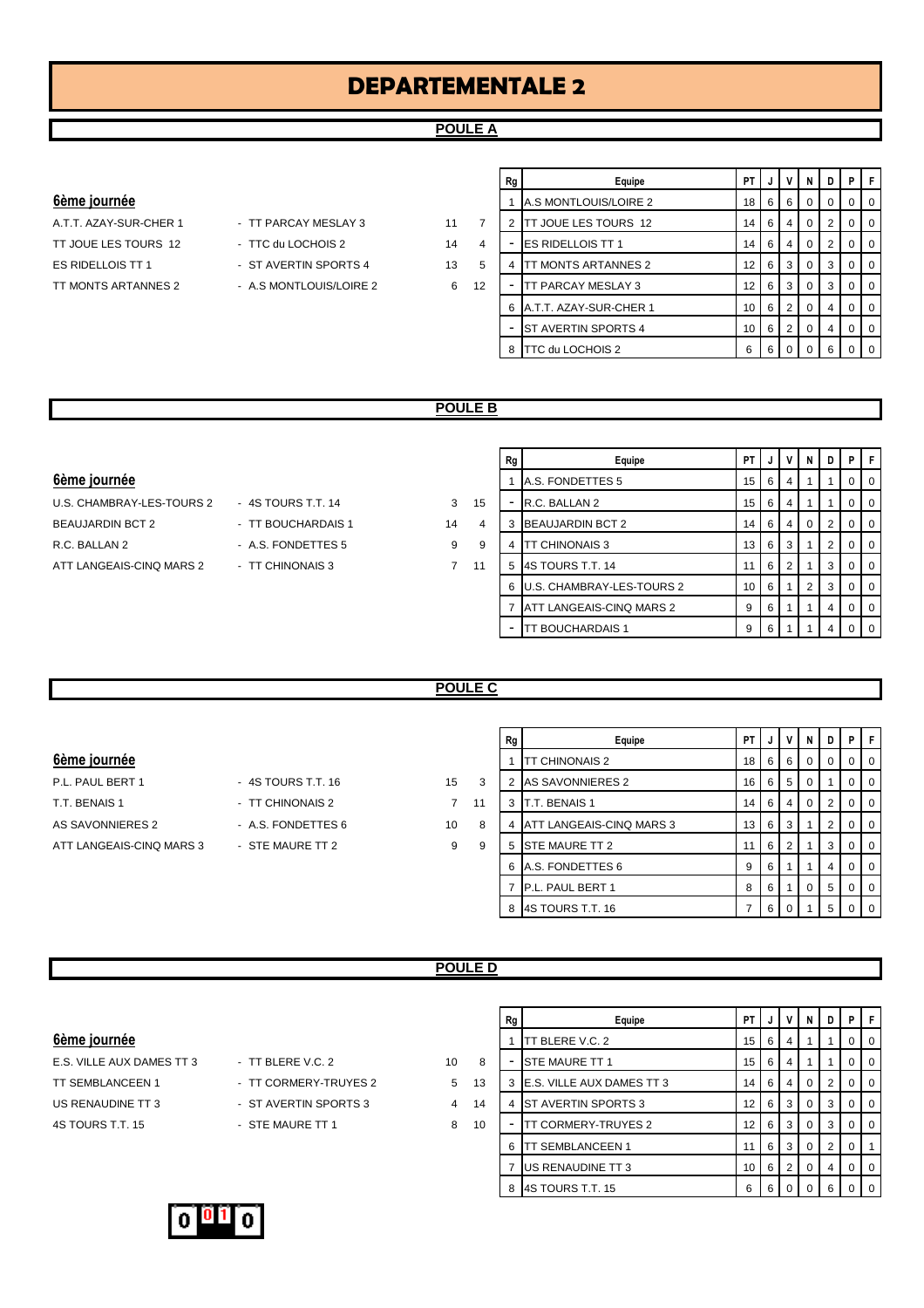# **DEPARTEMENTALE 3**

# **POULE A**

## 6ème journée

TT JOUE LES TOURS 14 - US RENAUDINE TT 6 12 A.T.T. AZAY-SUR-CHER 2 - RS ST CYR/LOIRE 4 2 A.S MONTLOUIS/LOIRE 3 - A.C. AMBOISE 2 7

- E.S. VILLE AUX DAMES TT 4 U.S. VERNOU 3 16
	-

|                | Rg | Equipe                    | PT | J | v | N | D        | P        | F        |
|----------------|----|---------------------------|----|---|---|---|----------|----------|----------|
|                | 1  | A.C. AMBOISE 2            | 18 | 6 | 6 | 0 | $\Omega$ | $\Omega$ | $\Omega$ |
| $\overline{2}$ | 2  | E.S. VILLE AUX DAMES TT 4 | 16 | 6 | 5 | 0 | 1        | $\Omega$ | $\Omega$ |
| 6              | 3  | <b>RS ST CYR/LOIRE 4</b>  | 14 | 6 | 3 | 2 | 1        | $\Omega$ | 0        |
| 16             | 4  | A.T.T. AZAY-SUR-CHER 2    | 12 | 6 | 3 | 0 | 3        | $\Omega$ | $\Omega$ |
| 11             | 5  | US RENAUDINE TT 6         | 11 | 6 | 2 | 1 | 3        | 0        | 0        |
|                | 6  | TT JOUE LES TOURS 14      | 10 | 6 | 2 | 0 | 4        | 0        | 0        |
|                | 7  | U.S. VERNOU 3             | 8  | 6 |   | 0 | 5        | 0        | 0        |
|                | 8  | A.S MONTLOUIS/LOIRE 3     | 7  | 6 | O |   | 5        | $\Omega$ | 0        |

# **POULE B**

# 6ème journée

4S TOURS T.T. 17 - US LA RICHE TT 2 10 8

6ème journée

T.T. METTRAY 1 - US RENAUDINE TT 5 6 12 LARCAY T.T. 1 - RS ST CYR/LOIRE 5 2 16 C.P. VEIGNE 2 - A.C. AMBOISE 3 5 13

ST AVERTIN SPORTS 5 - US LA RICHE TT 1 6 U.S. VERNOU 2 - U.S. GENILLE TT 3 17 US RENAUDINE TT 4 - A.S.T.T. ESVRES 3 7 TT BLERE V.C. 3 **BEAUJARDIN BCT 3** 8

| 10 |  |
|----|--|
| G  |  |

| ۰.<br>× |
|---------|
|         |
|         |

| Rg             | Equipe                   | PT |   | v              | N        | D | Ρ | F        |
|----------------|--------------------------|----|---|----------------|----------|---|---|----------|
| 1              | <b>RS ST CYR/LOIRE 5</b> | 18 | 6 | 6              | 0        | O | O | 0        |
| 2              | LARCAY T.T. 1            | 14 | 6 | 4              | $\Omega$ | 2 | 0 | $\Omega$ |
| 3              | A.C. AMBOISE 3           | 13 | 6 | 3              | 1        | 2 | 0 | O        |
| 4              | US RENAUDINE TT 5        | 12 | 6 | 3              | 0        | 3 | 0 | 0        |
| $\blacksquare$ | <b>T.T. METTRAY 1</b>    | 12 | 6 | 3              | 0        | 3 | O | $\Omega$ |
| 6              | 4S TOURS T.T. 17         | 11 | 6 | $\overline{2}$ |          | 3 | 0 | O        |
| 7              | US LA RICHE TT 2         | 10 | 6 | 2              | $\Omega$ | 4 | O | 0        |
| 8              | C.P. VEIGNE 2            | 6  | 6 | $\Omega$       | ŋ        | 6 |   | ∩        |

## **POULE C**

|    | Rg | Equipe                     | PT | J | v        | N        | D | P | F        |
|----|----|----------------------------|----|---|----------|----------|---|---|----------|
|    | 1  | A.S.T.T. ESVRES 3          | 18 | 6 | 6        | $\Omega$ | 0 | 0 | $\Omega$ |
| 12 | 2  | US LA RICHE TT 1           | 15 | 6 | 4        | 1        |   | 0 | 0        |
| 1  | 3  | <b>BEAUJARDIN BCT 3</b>    | 14 | 6 | 4        | $\Omega$ | 2 | 0 | 0        |
| 11 | 4  | <b>TT BLERE V.C. 3</b>     | 13 | 6 | 3        | 1        | 2 | 0 | 0        |
| 10 | 5  | U.S. VERNOU 2              | 12 | 6 | 3        | $\Omega$ | 3 | 0 | 0        |
|    | 6  | <b>ST AVERTIN SPORTS 5</b> | 10 | 6 | 2        | $\Omega$ | 4 | 0 | 0        |
|    | 7  | U.S. GENILLE TT 3          | 8  | 6 | 1        | $\Omega$ | 5 | O | $\Omega$ |
|    | 8  | US RENAUDINE TT 4          | 6  | 6 | $\Omega$ | $\Omega$ | 6 | 0 | 0        |

## **POULE D**

| 6ème <u>journee</u> |
|---------------------|
|                     |





- 
- 
- 

|                  |                     |                   | Rg | Equipe                    | PT I            | J   | V   | N            | D | PF             |
|------------------|---------------------|-------------------|----|---------------------------|-----------------|-----|-----|--------------|---|----------------|
| 6ème journée     |                     |                   |    | A.S.T.T. ESVRES 1         | 17              | 6   | 5   |              | 0 | $0$   $0$      |
| ST MICHEL T.T. 1 | - STE MAURE TT 3    | 10<br>8           |    | C.P. VEIGNE 1             | 17              | 6   | -5  |              | 0 | 0 <sub>0</sub> |
| T.T. BENAIS 2    | - ES RIDELLOIS TT 4 | 9<br>9            | 3  | <b>ST MICHEL T.T. 1</b>   | 12 <sub>1</sub> | 6 I | - 3 | 0            | 3 | $0$   $0$      |
| R.C. BALLAN 3    | - A.S.T.T. ESVRES 1 | $7^{\circ}$<br>11 |    | R.C. BALLAN 3             | 12 <sub>1</sub> |     | 6 3 | $\mathbf{0}$ | 3 | 0 <sub>0</sub> |
| C.P. VEIGNE 1    | - TT CHINONAIS 4    | 14<br>4           | 5  | <b>TT CHINONAIS 4</b>     | 11              | 6   | -2  |              | 3 | $0$   0        |
|                  |                     |                   | 6  | T.T. BENAIS 2             | 10 <sup>1</sup> | 6   |     | 2            | 3 | $01$ 0         |
|                  |                     |                   |    | <b>IES RIDELLOIS TT 4</b> | 9               | 6   |     |              | 4 | $01$ 0         |
|                  |                     |                   |    | 8 STE MAURE TT 3          | 8               | 6   |     | $\mathbf{0}$ | 5 | $0$   $0$      |

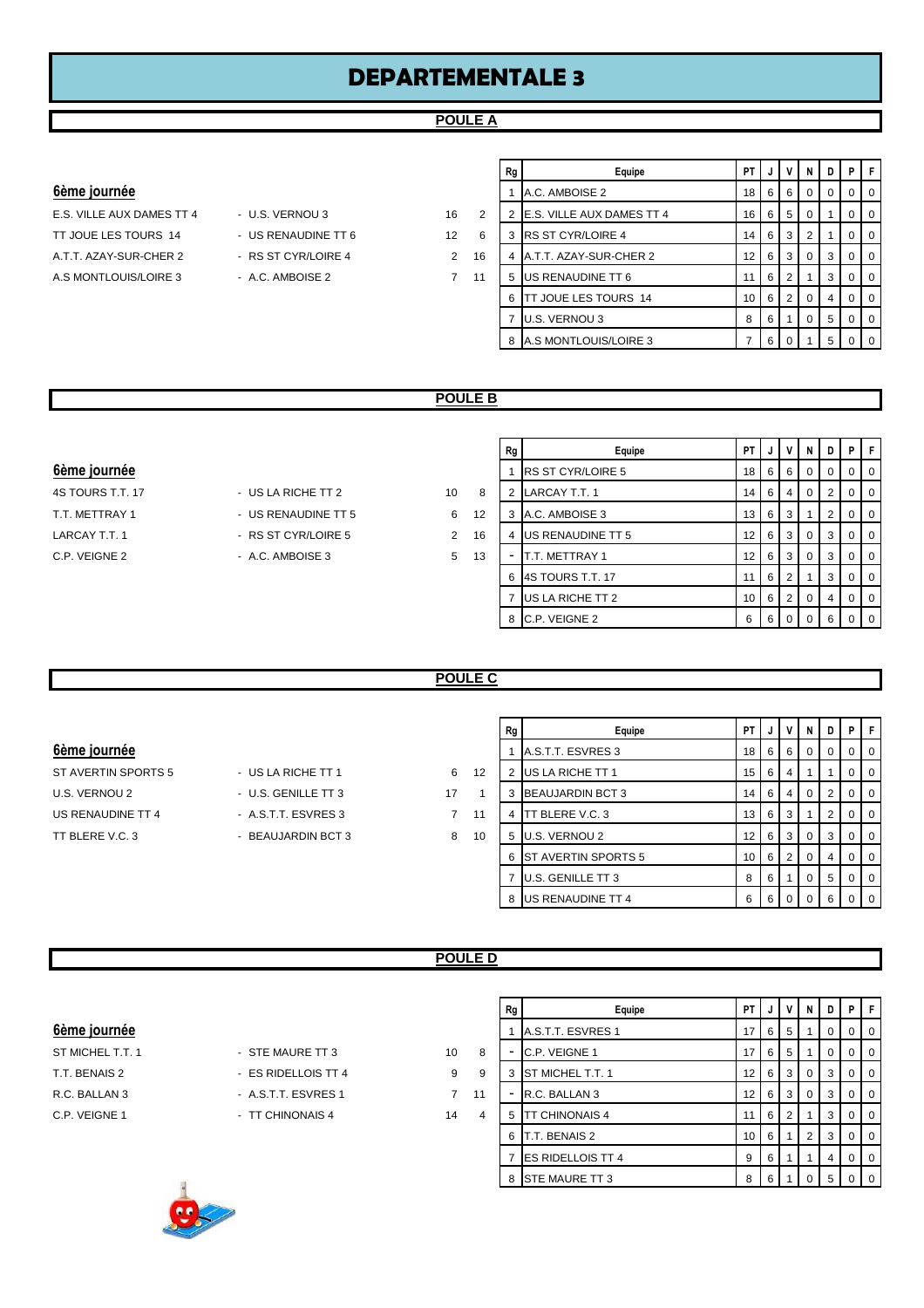# **POULE E**

## **6ème journée**

| A.P. ST SENOCH 1    | - A.P. ABILLY 1              |     | $\mathbf{1}$ |
|---------------------|------------------------------|-----|--------------|
| AS VERETZ TT 3      | - U.S. GENILLE TT 2          | 14  |              |
| ES RIDELLOIS TT 2   | - U.S. CHAMBRAY-LES-TOURS 3  | 15. |              |
| TT MONTS ARTANNES 3 | - P.P.C. ST MARTIN LE BEAU 1 | 15  |              |
|                     |                              |     |              |

|                     |                              |    |    | Rg | Equipe                       | PT I            | J | $\mathsf{I} \mathsf{v}$ | N        | D | PIF            |
|---------------------|------------------------------|----|----|----|------------------------------|-----------------|---|-------------------------|----------|---|----------------|
| 6ème journée        |                              |    |    |    | <b>ITT MONTS ARTANNES 3</b>  | 18 I            |   | 66                      | 0        |   | 0 <sub>0</sub> |
| A.P. ST SENOCH 1    | $-$ A.P. ABILLY 1            | 5  | 13 |    | <b>ES RIDELLOIS TT 2</b>     | 16 I            |   | 65                      | $\Omega$ |   | 0 <sub>0</sub> |
| AS VERETZ TT 3      | - U.S. GENILLE TT 2          | 14 | 4  | 3  | A.P. ABILLY 1                | 13 <sup>1</sup> |   | 6 3                     |          | 2 | I O            |
| ES RIDELLOIS TT 2   | - U.S. CHAMBRAY-LES-TOURS 3  | 15 | 3  | ۰  | AS VERETZ TT 3               | 13 <sup>1</sup> |   | 6 3                     |          | 2 | 0 <sub>0</sub> |
| TT MONTS ARTANNES 3 | - P.P.C. ST MARTIN LE BEAU 1 | 15 | 3  |    | 5 U.S. CHAMBRAY-LES-TOURS 3  | 11 <sup>1</sup> |   | 6 2                     |          | 3 | I O            |
|                     |                              |    |    |    | 6 P.P.C. ST MARTIN LE BEAU 1 | 9               | 6 |                         |          | 4 | I O            |
|                     |                              |    |    |    | U.S. GENILLE TT 2            | 8               | 6 |                         | 0        | 5 | 0 <sub>0</sub> |
|                     |                              |    |    | ۰  | A.P. ST SENOCH 1             | 8               |   | 6 I O                   |          |   | 0 <sub>0</sub> |

# **POULE F**

- C.E.S. TOURS 2 ES AMBILLOU 1 14 4 3 C.E.S. TOURS 2 14 6 3 2 1 0 0 A.S. LUYNES T.T 3 - TT CASTELVALERIE 1 3 15
- ES OESIENNE TT 3 TT SEMBLANCEEN 2 10 8
- C.S. LA MEMBROLLE 3 TT PARCAY MESLAY 4 9 9
	- -

|                     |                      |    |    | Rg | Equipe                     | PT I            | J   | 1 V I | <b>N</b>       | D | PF             |                |
|---------------------|----------------------|----|----|----|----------------------------|-----------------|-----|-------|----------------|---|----------------|----------------|
| 6ème journée        |                      |    |    |    | <b>TT CASTELVALERIE 1</b>  | 17 <sub>1</sub> | 6 I | 5     |                |   |                | 0 <sup>1</sup> |
| C.S. LA MEMBROLLE 3 | - TT PARCAY MESLAY 4 | 9  | 9  |    | <b>TT PARCAY MESLAY 4</b>  | 16 I            | 6 I | 4     | 2              |   |                | $01$ 0         |
| C.E.S. TOURS 2      | - ES AMBILLOU 1      | 14 | 4  | 3  | C.E.S. TOURS 2             | 14 <sup>1</sup> |     | 6 3   | $\overline{2}$ |   | $\overline{0}$ | $\overline{0}$ |
| A.S. LUYNES T.T 3   | - TT CASTELVALERIE 1 | 3  | 15 |    | <b>C.S. LA MEMBROLLE 3</b> | 12 <sub>1</sub> |     | 6 2   | 2              | 2 |                | $01$ 0         |
| ES OESIENNE TT 3    | - TT SEMBLANCEEN 2   | 10 | 8  |    | <b>IES OESIENNE TT 3</b>   | 12 <sub>1</sub> |     | 6 3   | 0              | 3 | $\overline{0}$ | $\overline{0}$ |
|                     |                      |    |    | 6  | <b>TT SEMBLANCEEN 2</b>    |                 | 6   | 2     |                | 3 | $\overline{0}$ | $\overline{0}$ |
|                     |                      |    |    |    | A.S. LUYNES T.T 3          | 8               | 6 I |       | 0              | 5 |                | $01$ 0         |
|                     |                      |    |    |    | 8 ES AMBILLOU 1            | 6               | 6 I |       |                | 6 |                | $01$ 0         |

# **POULE G**

# 6ème journée

- ST AVERTIN SPORTS 6 AS VERETZ TT 4 9 ES RIDELLOIS TT 3 - P.L. PAUL BERT 2 3 15 4 TT 3 4 TT 3 4 TT 3 4 TT JOUE DERT 2 EP MARIGNY RILLY 1 - BEAUJARDIN BCT 4 6 1
- TT JOUE LES TOURS 13 TT BOUCHARDAIS 2 14
	-
	-

|                | Rg             | Equipe                   | PT | J | v | N              | D | P | F        |
|----------------|----------------|--------------------------|----|---|---|----------------|---|---|----------|
|                |                | <b>BEAUJARDIN BCT 4</b>  | 18 | 6 | 6 | 0              | 0 | O | $\Omega$ |
| 9              | $\overline{2}$ | P.L. PAUL BERT 2         | 16 | 6 | 5 | $\Omega$       |   | ი | 0        |
| $\overline{4}$ | 3              | <b>ES RIDELLOIS TT 3</b> | 14 | 6 | 3 | 2              | 1 | ი | $\Omega$ |
| 15             | 4              | TT JOUE LES TOURS 13     | 13 | 6 | 3 |                | 2 | O | $\Omega$ |
| 12             | 5              | ST AVERTIN SPORTS 6      | 10 | 6 | 1 | 2              | 3 | O | $\Omega$ |
|                |                | AS VERETZ TT 4           | 10 | 6 | 1 | $\overline{2}$ | 3 | O | $\Omega$ |
|                | 7              | EP MARIGNY RILLY 1       | 9  | 6 | 1 |                | 4 | O | $\Omega$ |
|                | 8              | TT BOUCHARDAIS 2         | 6  | 6 | Ω | O              | 6 |   |          |

# **POULE H**

| <b>6</b> eme journee |
|----------------------|
|                      |

| A.S. FONDETTES 7 | - ATT LANGEAIS-CINQ MARS 4 |  |
|------------------|----------------------------|--|
| TT SEMBLANCEEN 3 | - ES RIDELLOIS TT 5        |  |

- 
- 

|                       |                            |    |    | Rg | Equipe                    | <b>PT</b>       | J   | V            | N        | D                    | PF        |
|-----------------------|----------------------------|----|----|----|---------------------------|-----------------|-----|--------------|----------|----------------------|-----------|
| 6ème journée          |                            |    |    |    | <b>IES RIDELLOIS TT 5</b> | 18 I            | 6 I | - 6          | 0        | $\Omega$             | $0$   $0$ |
| A.S. FONDETTES 7      | - ATT LANGEAIS-CINQ MARS 4 | 8  | 10 |    | A.S. LUYNES T.T 2         | 16 I            | 6   | - 5          | 0        |                      | $0$   $0$ |
| TT SEMBLANCEEN 3      | - ES RIDELLOIS TT 5        | 2  | 16 | 3  | US NICOLAISIENNE TT 1     | 13 <sup>1</sup> | 6   | -3           |          | 2                    | $0$   $0$ |
| A.S. LUYNES T.T 2     | - A.S.T.T. ESVRES 2        | 17 |    |    | A.S.T.T. ESVRES 2         | 13 <sup>1</sup> | 6   | -3           |          | $\mathbf{2}^{\circ}$ | $0$   $0$ |
| US NICOLAISIENNE TT 1 | - RS ST CYR/LOIRE 6        | 17 |    | 5  | ATT LANGEAIS-CINQ MARS 4  | 12 <sub>1</sub> | 6   | - 3          | 0        | 3                    | $01$ 0    |
|                       |                            |    |    |    | 6 A.S. FONDETTES 7        | 10 I            | 6   | $^{\circ}$ 2 | 0        |                      | $01$ 0    |
|                       |                            |    |    |    | <b>RS ST CYR/LOIRE 6</b>  | 8               | 6   |              | 0        | 5                    | $0$   0   |
|                       |                            |    |    | 8  | <b>TT SEMBLANCEEN 3</b>   | 6               | 6   |              | $\Omega$ | 6                    | $0$   $0$ |

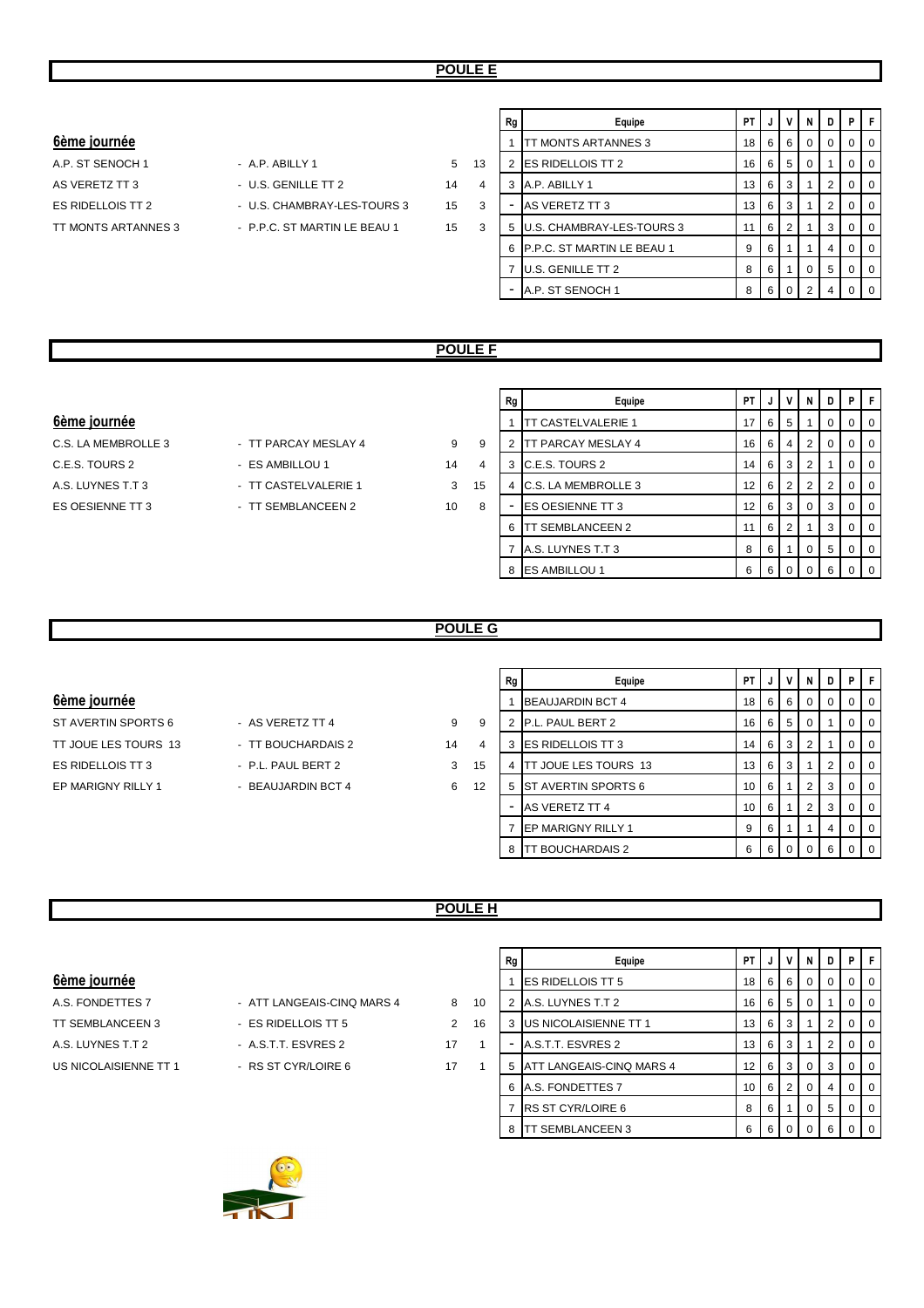# **DEPARTEMENTALE 4**

# **POULE A**

# 6ème journée

TT BOUCHARDAIS 3 - 4S TOURS T.T. 18 3 A.P. ABILLY 3 - EP MARIGNY RILLY 2 6

- Exempt ATT LANGEAIS-CINQ MARS 5
- TT JOUE LES TOURS 15 U.S. CHAMBRAY-LES-TOURS 4 2
	-
	-

|                | Rg | Equipe                    | PT |   | ν              | N        | D              | P        | F        |
|----------------|----|---------------------------|----|---|----------------|----------|----------------|----------|----------|
|                |    | 4S TOURS T.T. 18          | 13 | 6 | 3              | 1        | 2              | $\Omega$ | $\Omega$ |
|                | 2  | ATT LANGEAIS-CINQ MARS 5  | 12 | 5 | 3              | 1        | 1              | 0        | $\Omega$ |
| 8              |    | U.S. CHAMBRAY-LES-TOURS 4 | 12 | 5 | 3              | 1        | 1              | 0        | $\Omega$ |
| $\overline{7}$ | 4  | EP MARIGNY RILLY 2        | 11 | 5 | 3              | $\Omega$ | $\overline{2}$ | $\Omega$ | $\Omega$ |
| $\overline{4}$ | 5  | TT BOUCHARDAIS 3          | 9  | 5 | $\overline{2}$ | $\Omega$ | 3              | $\Omega$ | $\Omega$ |
|                | 6  | TT JOUE LES TOURS 15      | 8  | 5 |                |          | 3              | 0        | $\Omega$ |
|                | 7  | A.P. ABILLY 3             |    | 5 |                | 0        | 4              | 0        | $\Omega$ |

# **POULE B**

# **6ème journée**

Exempt - A.S MONTLOUIS/LOIRE 5 P.P.C. ST MARTIN LE BEAU 2 - LARCAY T.T. 2 1 9 U.S. CHAMBRAY-LES-TOURS 5 - A.P. ST SENOCH 3 8 2 TT PARCAY MESLAY 5 - C.E.S. TOURS 3 5 4 5 4 5 4 5 4 5 4 5 A.P. ST SENARC 4 5 A.P. ST ST ST ST ST ST ST ST ST S

|   |                | LARCAY T.T. 2              | 15 | 5 | 5 | 0        | 0 |   | $\Omega$ |
|---|----------------|----------------------------|----|---|---|----------|---|---|----------|
|   | $\overline{2}$ | U.S. CHAMBRAY-LES-TOURS 5  | 13 | 5 | 4 | $\Omega$ |   | 0 | $\Omega$ |
| Э | 3              | C.E.S. TOURS 3             | 11 | 5 | 3 | $\Omega$ | 2 | 0 | $\Omega$ |
| 2 | 4              | <b>ITT PARCAY MESLAY 5</b> | 10 | 5 | 2 |          | 2 | 0 | $\Omega$ |
| 3 | 5              | A.P. ST SENOCH 3           | 8  | 6 |   | 0        | 5 | 0 | $\Omega$ |
|   |                | A.S MONTLOUIS/LOIRE 5      | 8  | 5 |   |          | 3 | 0 | $\Omega$ |
|   |                | P.P.C. ST MARTIN LE BEAU 2 |    | 5 |   | 0        | 4 | 0 | $\Omega$ |

Rg **PT | J | V | N | D | P | F** 

# **POULE C**

| 6ème journée        |                          |    |    |
|---------------------|--------------------------|----|----|
| ST MICHEL T.T. 2    | - BEAUJARDIN BCT 5       |    | 6  |
| A.C. AMBOISE 5      | - A.T.T. AZAY-SUR-CHER 5 |    | -3 |
| TT CORMERY-TRUYES 4 | - Exempt                 |    |    |
| U.S. VERNOU 6       | - T.T. METTRAY 3         | 10 | 0  |

|                     |                          |    |          | Rg | Equipe                  | PT I            | J | $\mathsf{v}$      | N              | D | PIF      |          |
|---------------------|--------------------------|----|----------|----|-------------------------|-----------------|---|-------------------|----------------|---|----------|----------|
| 6ème journée        |                          |    |          |    | <b>ST MICHEL T.T. 2</b> | 14              |   | 6   4             | $\Omega$       | 2 |          | $01$ 0   |
| ST MICHEL T.T. 2    | - BEAUJARDIN BCT 5       | 4  | 6        |    | U.S. VERNOU 6           |                 |   | 5 3               | - 0            | 2 |          | $01$ 0   |
| A.C. AMBOISE 5      | - A.T.T. AZAY-SUR-CHER 5 |    | 3        |    | T.T. METTRAY 3          |                 |   | $5 \mid 3 \mid 0$ |                | 2 |          | $01$ 0   |
| TT CORMERY-TRUYES 4 | - Exempt                 |    |          |    | <b>BEAUJARDIN BCT 5</b> | 10 <sup>1</sup> | 5 | $^{\prime}$ 2.    |                | 2 | $\Omega$ | <b>0</b> |
| U.S. VERNOU 6       | - T.T. METTRAY 3         | 10 | $\Omega$ | 5  | A.T.T. AZAY-SUR-CHER 5  | 9               |   | $5 \mid 2 \mid$   | $\overline{0}$ | 3 |          | $01$ 0   |
|                     |                          |    |          |    | TT CORMERY-TRUYES 4     | 9               | 5 |                   |                | 2 |          | $01$ 0   |
|                     |                          |    |          |    | A.C. AMBOISE 5          | 8               | 5 |                   |                | 3 |          | $01$ 0   |

# **POULE D**

- A.S. FONDETTES 8 Exempt A.S MONTLOUIS/LOIRE 4 - A.T.T. AZAY-SUR-CHER 4 10 AS SAVONNIERES 3 - A.S.T.T. ESVRES 4 6 C.P. VEIGNE 3 - TT MONTS ARTANNES 4 2
	- -
	- -

|                       |                          |    |   | Rg | Equipe                     | <b>PT</b> |                | $\mathsf{v}$   | N            | D              | PIF |                  |
|-----------------------|--------------------------|----|---|----|----------------------------|-----------|----------------|----------------|--------------|----------------|-----|------------------|
| 6ème journée          |                          |    |   |    | A.S MONTLOUIS/LOIRE 4      |           | 6              | -5             |              |                |     | <b>10</b>        |
| A.S. FONDETTES 8      | - Exempt                 |    |   |    | 2 A.S. FONDETTES 8         | 13        | 5              | $\overline{4}$ |              |                |     | $\overline{1}0$  |
| A.S MONTLOUIS/LOIRE 4 | - A.T.T. AZAY-SUR-CHER 4 | 10 | 0 | 3  | <b>TT MONTS ARTANNES 4</b> |           | 5              | 3              | $\mathbf{0}$ | 2              |     | $\overline{1}$ 0 |
| AS SAVONNIERES 3      | - A.S.T.T. ESVRES 4      | 6  | 4 |    | AS SAVONNIERES 3           |           | 5              | l 3 l          | $\Omega$     | 2              |     | $\overline{0}$   |
| C.P. VEIGNE 3         | - TT MONTS ARTANNES 4    | 2  | 8 |    | 5 A.S.T.T. ESVRES 4        | 10        | 5 <sup>1</sup> | -2             |              |                |     | I 0              |
|                       |                          |    |   |    | 6 C.P. VEIGNE 3            | 5         |                |                | 5 0 0        | 5 <sup>1</sup> |     | $\overline{0}$   |
|                       |                          |    |   |    | A.T.T. AZAY-SUR-CHER 4     | 5         |                | 5 0            |              | 5              |     | $\overline{0}$   |

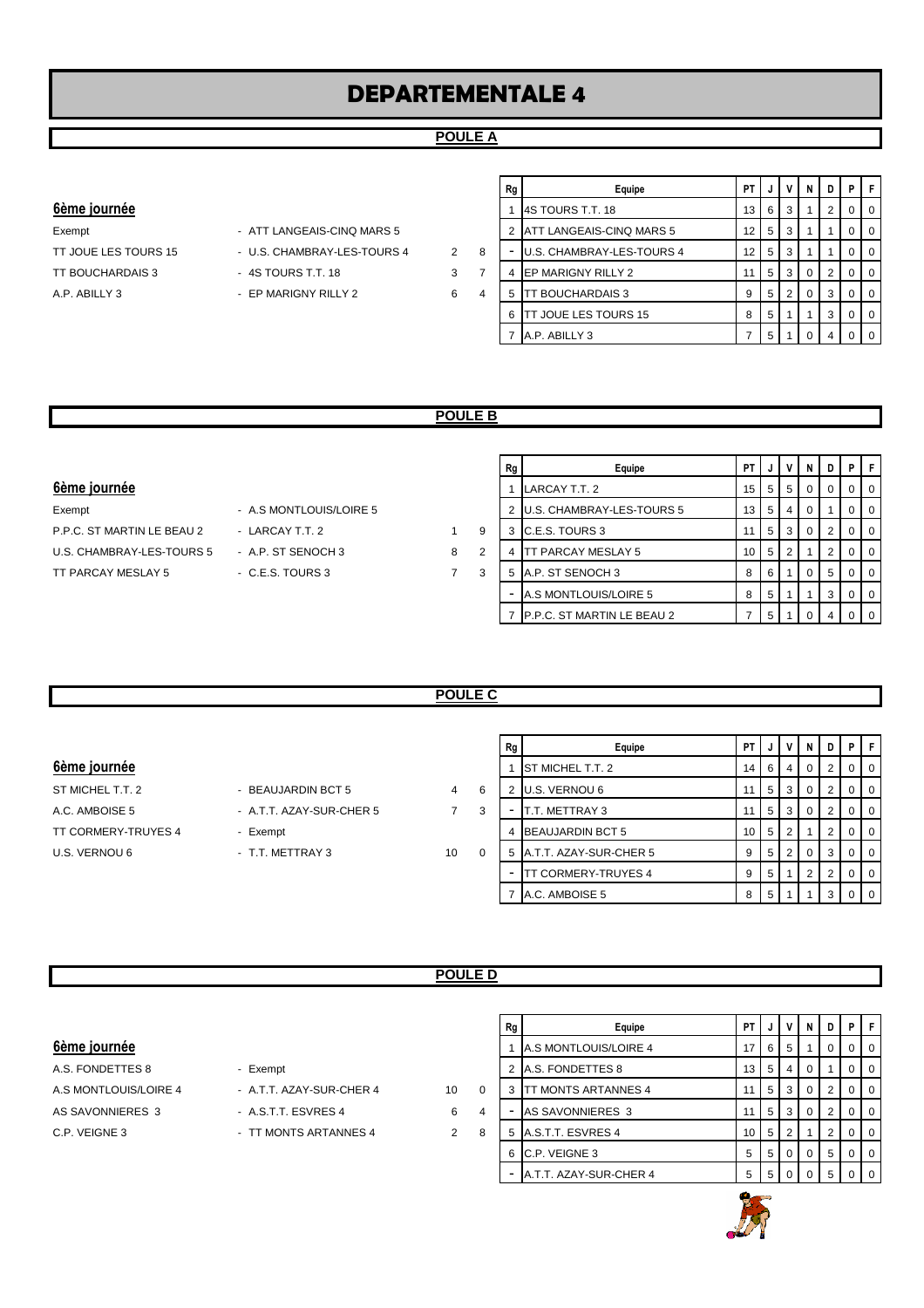# **POULE E**

## 6ème journée

| Exempt                   |  |
|--------------------------|--|
| U.S. VERNOU 5            |  |
| <b>RS ST CYR/LOIRE 8</b> |  |
| TT PARCAY MESLAY 8       |  |

| - ASTT CHEMILLE S/DEME 1 |  |
|--------------------------|--|
| - A.S. LUYNES T.T 5      |  |
| - TT CASTELVALERIE 2     |  |
| - TT SEMBLANCEEN 4       |  |

|                    |                          |   |   | Rg | Equipe                     | PT.             | J              | VIN               |          | D  | PIF |                |
|--------------------|--------------------------|---|---|----|----------------------------|-----------------|----------------|-------------------|----------|----|-----|----------------|
| 6ème journée       |                          |   |   |    | <b>ITT PARCAY MESLAY 8</b> | 15 <sup>1</sup> |                | $5 \mid 5 \mid 0$ |          |    |     | 0 <sub>0</sub> |
| Exempt             | - ASTT CHEMILLE S/DEME 1 |   |   |    | ASTT CHEMILLE S/DEME 1     | 13              |                | $5 \mid 4 \mid$   |          |    |     | $\overline{0}$ |
| U.S. VERNOU 5      | - A.S. LUYNES T.T 5      | 8 |   |    | <b>ITT SEMBLANCEEN 4</b>   |                 |                | $5 \mid 3 \mid 0$ |          |    |     | 0 <sub>1</sub> |
| RS ST CYR/LOIRE 8  | - TT CASTELVALERIE 2     | 5 | 5 |    | TT CASTELVALERIE 2         |                 | 6              | -2                |          | 3  |     | 0 <sub>0</sub> |
| TT PARCAY MESLAY 8 | - TT SEMBLANCEEN 4       | 9 |   | 5  | <b>RS ST CYR/LOIRE 8</b>   | 10 <sup>1</sup> |                | 5 2               |          |    |     | 0 <sup>1</sup> |
|                    |                          |   |   | 6  | U.S. VERNOU 5              |                 | 5 <sub>1</sub> |                   | 0        | 4  |     | 0 <sub>0</sub> |
|                    |                          |   |   |    | A.S. LUYNES T.T 5          | 5               |                | 5 0               | $\Omega$ | -5 |     | 0 <sub>0</sub> |

# **POULE F**

# 6ème journée

U.S.E. AVOINE-BEAUMONT 3 - Exempt TT JOUE LES TOURS 16 - R.C. BALLAN 4 5 TT BOUCHARDAIS 4 - ES VILLE AUX DAMES TT 5 4 STE MAURE TT 4 FILMONTS ARTANNES 6 3

- -
	-
	-

|   | Rg | Equipe                   | PT | J | v              | N | D | Р | F            |
|---|----|--------------------------|----|---|----------------|---|---|---|--------------|
|   | 1  | TT MONTS ARTANNES 6      | 14 | 5 | 4              |   | O | O | 0            |
|   | 2  | U.S.E. AVOINE-BEAUMONT 3 | 12 | 5 | 3              |   |   | O | 0            |
| 5 | 3  | <b>STE MAURE TT 4</b>    | 11 | 5 | 3              | 0 | 2 | 0 | O            |
| 6 |    | TT JOUE LES TOURS 16     | 11 | 6 | 1              | 3 | 2 |   |              |
| 7 | 5  | ES VILLE AUX DAMES TT 5  | 9  | 5 | $\overline{2}$ | 0 | 3 | O | <sup>0</sup> |
|   | 6  | R.C. BALLAN 4            | 8  | 5 | 1              |   | 3 | ŋ | O            |
|   |    | TT BOUCHARDAIS 4         |    | 5 |                |   |   |   |              |

# **POULE G**

# 6ème journée

TT JOUE LES TOURS 17 - A.S. LUYNES T.T 4 3 TT CORMERY-TRUYES 5 - Exempt ATT LANGEAIS-CINQ MARS 6 - T.T. BENAIS 3 9

- TT ST GENOUPH 4 TT PARCAY MESLAY 7 9
	-
	-

|                | Rg | Equipe                      | PT |   | v        | N | D              | Р |  |
|----------------|----|-----------------------------|----|---|----------|---|----------------|---|--|
|                |    | <b>ITT ST GENOUPH 4</b>     | 18 | 6 | 6        | 0 | 0              |   |  |
| 1              | 2  | <b>ITT CORMERY-TRUYES 5</b> | 13 | 5 | 4        | 0 |                |   |  |
| $\overline{7}$ | 3  | ATT LANGEAIS-CINQ MARS 6    | 11 | 5 | 3        | 0 | $\overline{2}$ | O |  |
|                | 4  | T.T. BENAIS 3               | 10 | 5 | 2        | 1 | 2              | O |  |
| 1              | 5  | A.S. LUYNES T.T 4           | 8  | 5 | 1        |   | 3              | O |  |
|                | 6  | <b>TT PARCAY MESLAY 7</b>   | 7  | 5 | $\Omega$ | 2 | 3              |   |  |
|                |    | TT JOUE LES TOURS 17        | 5  | 5 | 0        |   | 5              |   |  |

# **POULE H**

# **6ème journée**

ST AVERTIN SPORTS 7 - TT PARCAY MESLAY 6 9 1 TT BLERE V.C. 4 - A.T.T. AZAY-SUR-CHER 3 2 8 TT CORMERY-TRUYES 3 - ES VILLE AUX DAMES TT 6 3 2 TT MONTS ARTANNES 7 - Exempt

- 
- 
- 
- 



| Rg | Equipe                  | PT |   | v              | N | D | P        | F        |
|----|-------------------------|----|---|----------------|---|---|----------|----------|
|    | TT CORMERY-TRUYES 3     | 16 | 6 | 4              | 2 | O | O        | $\Omega$ |
| 2  | A.T.T. AZAY-SUR-CHER 3  | 13 | 5 | 4              | O |   |          | $\Omega$ |
| 3  | TT MONTS ARTANNES 7     | 12 | 5 | 3              |   |   |          | $\Omega$ |
| 4  | ES VILLE AUX DAMES TT 6 | 11 | 5 | 3              | O | 2 | 0        | $\Omega$ |
| 5  | ST AVERTIN SPORTS 7     | 10 | 5 | $\overline{2}$ |   | 2 | $\Omega$ | $\Omega$ |
| 6  | TT PARCAY MESLAY 6      | 5  | 5 | ∩              | O | 5 | O        | $\Omega$ |
|    | TT BLERE V.C. 4         | 5  | 5 |                | O | 5 |          | ∩        |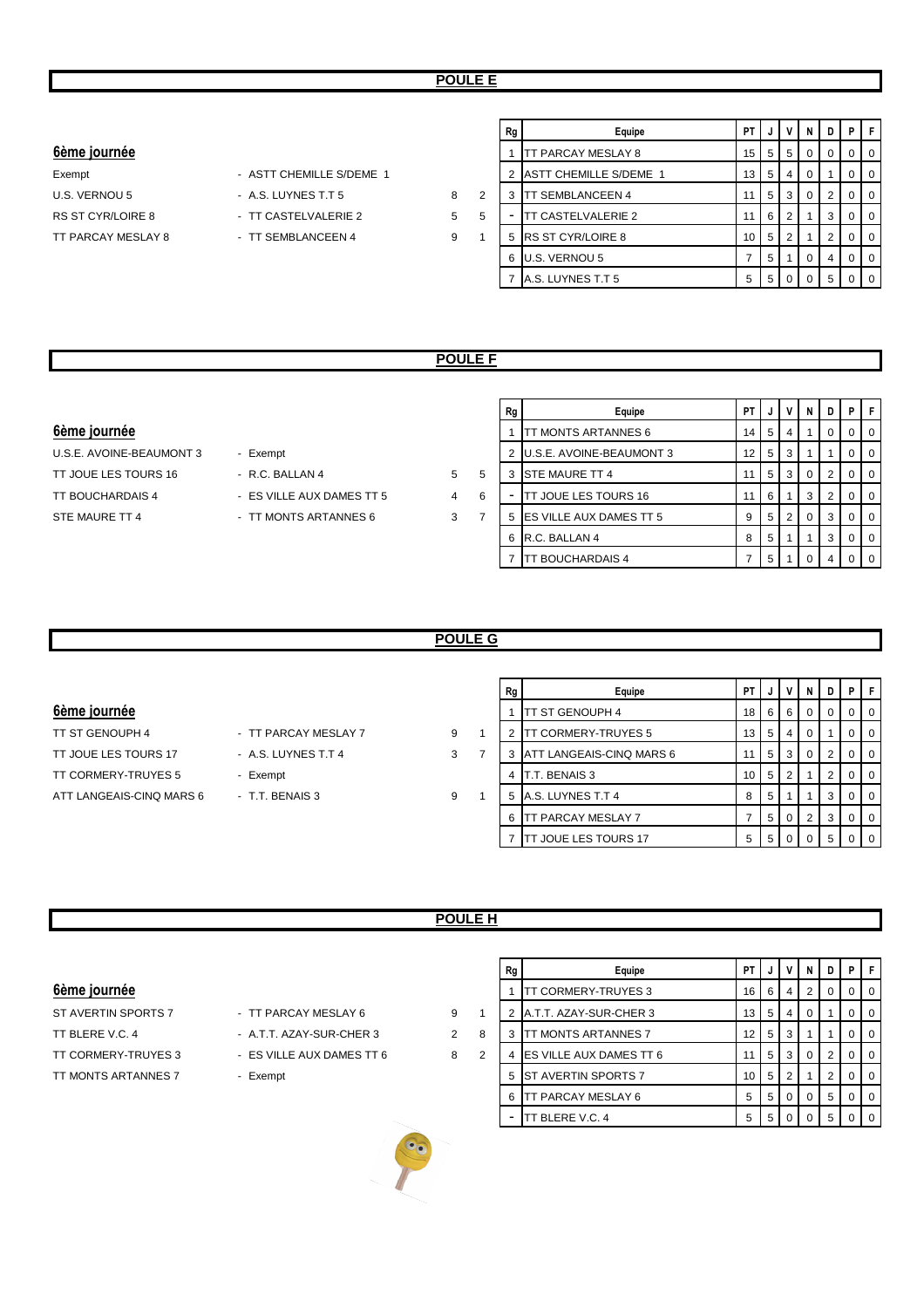# 6ème journée

P.L. PAUL BERT 3 - AS VERETZ TT 5 7 3 2 A.P. ST SENOCH 2 13 5 3 2 0 0 0 STE MAURE TT 5 - TTC du LOCHOIS 3 3 Exempt - A.P. ST SENOCH 2 A.P. ABILLY 2 **A.P. ABILLY 2 FILMONTS ARTANNES 5** 3

| Rg             | Equipe              | PT | J | ٧        | N | D        | P        | F        |
|----------------|---------------------|----|---|----------|---|----------|----------|----------|
|                | TT MONTS ARTANNES 5 | 17 | 6 | 5        | 1 | 0        | 0        | $\Omega$ |
| 2              | A.P. ST SENOCH 2    | 13 | 5 | 3        | 2 | $\Omega$ | $\Omega$ | $\Omega$ |
| 3              | A.P. ABILLY 2       | 12 | 5 | 3        | 1 | 1        | $\Omega$ | 0        |
| $\overline{4}$ | P.L. PAUL BERT 3    | 11 | 5 | 3        | 0 | 2        | $\Omega$ | $\Omega$ |
| 5              | AS VERETZ TT 5      | 7  | 5 | 1        | 0 | 4        | $\Omega$ | $\Omega$ |
| -              | STE MAURE TT 5      | 7  | 5 | 1        | 0 | 4        | $\Omega$ | $\Omega$ |
| 7              | TTC du LOCHOIS 3    | 4  | 5 | $\Omega$ | O | 4        | 0        |          |

# **POULE J**

## 6ème journée

A.S.P.T.T. TOURS 1 - ST AVERTIN SPORTS 8 7 4S TOURS T.T. 19 - T.T. METTRAY 2 5

- Exempt ATT LANGEAIS-CINQ MARS 7 ES RIDELLOIS TT 6  $-$  LARCAY T.T. 3 1
	-
- 

|   | Rg             | Equipe                     | PT | J | ۷ | N | D        | P        | F        |
|---|----------------|----------------------------|----|---|---|---|----------|----------|----------|
|   | 1              | LARCAY T.T. 3              | 15 | 5 | 5 | 0 | 0        | 0        | 0        |
|   | $\overline{2}$ | 4S TOURS T.T. 19           | 14 | 5 | 4 | 1 | $\Omega$ | $\Omega$ | 0        |
| 9 | 3              | T.T. METTRAY 2             | 12 | 5 | 3 | 1 | 1        | 0        | $\Omega$ |
| 3 | 4              | A.S.P.T.T. TOURS 1         | 10 | 5 | 2 | 1 | 2        | $\Omega$ | $\Omega$ |
| 5 | 5              | <b>ST AVERTIN SPORTS 8</b> | 9  | 6 | 1 | 1 | 4        | $\Omega$ | $\Omega$ |
|   | 6              | ATT LANGEAIS-CINQ MARS 7   | 7  | 5 | 0 | 2 | 3        | $\Omega$ | $\Omega$ |
|   |                | ES RIDELLOIS TT 6          | 5  | 5 | 0 | O | 5        |          | 0        |
|   |                |                            |    |   |   |   |          |          |          |

# **POULE K**

|                     |                     |    | Rg       | Equipe                   | PT              |                | VI.    | N | D | PF             |
|---------------------|---------------------|----|----------|--------------------------|-----------------|----------------|--------|---|---|----------------|
| 6ème journée        |                     |    |          | A.S.P.T.T. TOURS 2       | 15 I            |                | 5 5 1  |   | 0 | $01$ 0         |
| C.S. LA MEMBROLLE 4 | - US LA RICHE TT 3  | 9  |          | C.S. LA MEMBROLLE 4      | 13 <sup>1</sup> | 5              | -41    |   |   | $\overline{0}$ |
| A.C. AMBOISE 4      | - RS ST CYR/LOIRE 7 | 5  | 5        | <b>RS ST CYR/LOIRE 7</b> | 12              | 6 2            |        |   |   | $01$ 0         |
| A.S.P.T.T. TOURS 2  | - A.S.T.T. ESVRES 5 | 10 | $\Omega$ | A.C. AMBOISE 4           | 10 I            | $5 \mid 2$     |        |   |   | <b>0</b>       |
| Exempt              | - U.S. VERNOU 4     |    |          | A.S.T.T. ESVRES 5        |                 | 5 <sup>1</sup> |        |   |   | 0 1 0          |
|                     |                     |    |          | 6 U.S. VERNOU 4          |                 | 5              |        |   | 3 | $01$ 0         |
|                     |                     |    |          | US LA RICHE TT 3         | $5 -$           | 5 <sub>1</sub> | I () I |   | 5 | $01$ 0         |
|                     |                     |    |          |                          |                 |                |        |   |   |                |



# **DEPARTEMENTALE 1600**

 $\blacksquare$  $\overline{\mathbf{r}}$ 

| <b>ACITIC IQUITICE</b> |                        |  |
|------------------------|------------------------|--|
| ST AVERTIN SPORTS 9    | - US RENAUDINE TT 7    |  |
| A.C. AMBOISE 6         | - ST AVERTIN SPORTS 10 |  |

|   | A.V. AIVIDUIJL U  |
|---|-------------------|
| 3 | 2 ST AVERTIN SPOR |
|   | LARCAY T.T. 4     |
|   | (0.10077777c)     |

|                     |                        |    |   | Rg | Equipe                       |             | PTIJI |   | D | PIF |                |
|---------------------|------------------------|----|---|----|------------------------------|-------------|-------|---|---|-----|----------------|
| 4ème journée        |                        |    |   |    | A.C. AMBOISE 6               |             |       | 4 |   |     | 0 I            |
| ST AVERTIN SPORTS 9 | - US RENAUDINE TT 7    |    |   |    | <b>ST AVERTIN SPORTS 9</b>   | $10 \mid 4$ |       |   |   |     | $\mathbf 0$    |
| A.C. AMBOISE 6      | - ST AVERTIN SPORTS 10 | 8  | ≘ |    | LARCAY T.T. 4                |             |       |   |   |     | $\Omega$       |
| AS VERETZ TT 6      | - LARCAY T.T. 4        | 5. | 5 |    | AS VERETZ TT 6               |             |       |   |   |     | $\overline{0}$ |
|                     |                        |    |   |    | <b>IST AVERTIN SPORTS 10</b> |             | -4    |   |   |     | $\overline{0}$ |
|                     |                        |    |   |    | 6 US RENAUDINE TT 7          |             |       |   |   |     | $\overline{0}$ |

# **DEPARTEMENTALE 1 FEMININE**

# **4ème journée**

- LANGEAIS-CINQ MARS 1 AS VERETZ TT 1 3 7
- 
- 
- 
- Exempt BEAUJARDIN BCT 1
- Exempt RS ST CYR/LOIRE 1

| Rg | Equipe                   | PΤ |   |  |  |  |
|----|--------------------------|----|---|--|--|--|
|    | <b>BEAUJARDIN BCT 1</b>  | 8  | ◠ |  |  |  |
| 2  | <b>AS VERETZ TT 1</b>    | 6  | ີ |  |  |  |
| 3  | <b>RS ST CYR/LOIRE 1</b> |    | ◠ |  |  |  |
|    | LANGEAIS-CINQ MARS 1     | ◠  |   |  |  |  |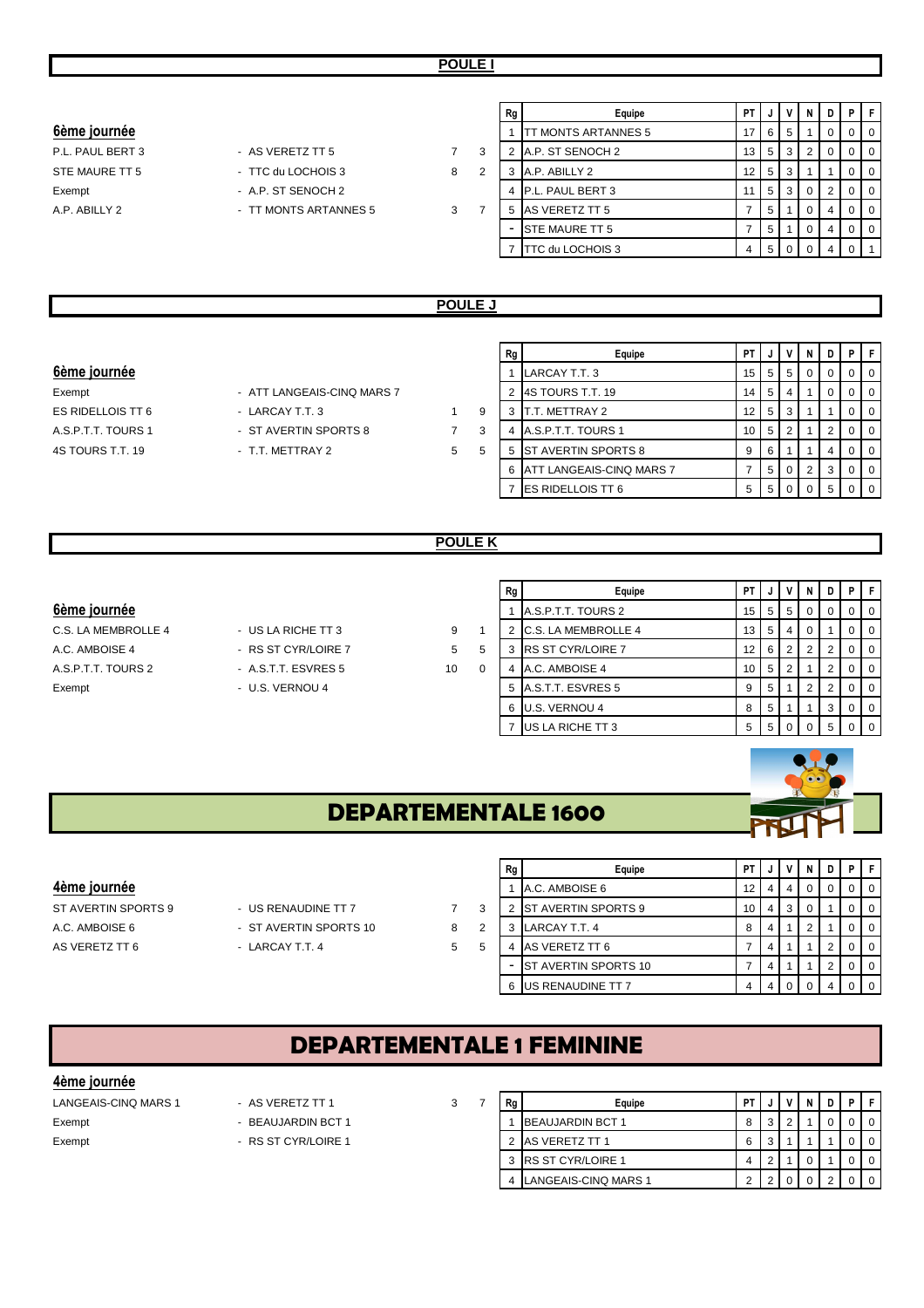# Pénalités financières

(d'après Règlement des Championnats par Equipes)

# **N° Club, Equipe, Poule, Licence, Clt, Points (5,00€)**

# *N° Licence erroné :*

6è journée : 0721 US Nicolaisienne TT 1 - 0011 ASTT Esvres 4 - 0615 TT Bouchardais 1 - 0001 RS St-Cyr 5

# *Equipe Incomplète :*

6ème journée : 0269 St-Avertin Sports 4

# *N°Equipe :*

6è journée : 0625 St-Michel TT 2 - 0548 Beaujardin BCT 5

il s'avère que beaucoup de clubs ont des soucis pour saisir les résultats. Aussi nous vous demandons de **nous envoyer par mail les résultats de vos rencontres si vous rencontrez des soucis**. Aucune pénalité financière a été mise pour la transmission des résultats sur internet car depuis le changement d'hébergeur de la FFTT,

# **EQUIPES JEUNES**

|                          | $\bullet$<br><b>JUNIORS GARCONS</b>                                               |                     |   |                            |                |                |             |   |                |                |                |
|--------------------------|-----------------------------------------------------------------------------------|---------------------|---|----------------------------|----------------|----------------|-------------|---|----------------|----------------|----------------|
|                          | <b>Poule A</b>                                                                    |                     |   |                            |                |                |             |   |                |                |                |
| 4ème journée             | Equipe<br>Rg<br>$\mathbf 0$<br>1 RS ST CYR/LOIRE 1<br>- TT JOUE LES TOURS 2<br>10 |                     |   | PT                         | J              | V              | N           | D |                | PF             |                |
| 4S TOURS T.T. 1          |                                                                                   |                     |   |                            | $\overline{7}$ | 3              | 2           |   |                | $\Omega$       | $\Omega$       |
| A.C. AMBOISE 1           | - Exempt                                                                          |                     | ۰ | A.S MONTLOUIS/LOIRE 1      | $\overline{7}$ | 3              | 2           | 0 |                | $\overline{0}$ | $\overline{0}$ |
| <b>RS ST CYR/LOIRE 1</b> | - A.S MONTLOUIS/LOIRE 1                                                           | $\overline{4}$<br>6 | 3 | <b>TT JOUE LES TOURS 2</b> | 6              | $\overline{2}$ | 2           | 0 | 0              | 0              | $\mathbf 0$    |
|                          |                                                                                   |                     |   | 4 A.C. AMBOISE 1           | $\overline{2}$ | $\overline{2}$ | $\mathbf 0$ | 0 | $\overline{2}$ | $\overline{0}$ | $\overline{0}$ |
|                          |                                                                                   |                     | ۰ | 4S TOURS T.T. 1            | $\overline{2}$ | 2              | $\mathbf 0$ | 0 | 2              | $\mathbf 0$    | $\overline{0}$ |
|                          |                                                                                   |                     |   |                            |                |                |             |   |                |                |                |
|                          |                                                                                   | <b>Poule B</b>      |   |                            |                |                |             |   |                |                |                |

## **4ème journée**

Ent. PARCAY-MESLAY / ESO 1 - TT JOUE LES TOURS 1 US LA RICHE TT 1 - Exempt A.S. FONDETTES 1 - Exempt

- 
- 

NJ

| Rg | Equipe                             | PТ |   |  |  |  |
|----|------------------------------------|----|---|--|--|--|
|    | Ent. PARCAY-MESLAY / ES OESIENNE 1 | 5  | າ |  |  |  |
|    | US LA RICHE TT 1                   | 5  | າ |  |  |  |
| 3  | IT JOUE LES TOURS 1                | 3  |   |  |  |  |
|    | A.S. FONDETTES 1                   | 3  |   |  |  |  |

| <b>Poule C</b>        |                       |   |    |                                 |           |     |                |              |     |   |  |  |
|-----------------------|-----------------------|---|----|---------------------------------|-----------|-----|----------------|--------------|-----|---|--|--|
| 4ème journée          |                       |   |    | Equipe<br>Rg                    | <b>PT</b> |     | v              |              | D I | P |  |  |
| A.S MONTLOUIS/LOIRE 2 | - TT JOUE LES TOURS 3 | 0 | 10 | R.C. BALLAN 1                   | 9         | 3 I | 3              | U            |     |   |  |  |
| Exempt                | - R.C. BALLAN 1       |   |    | AS SAVONNIERES 1                |           | 3   | 2 <sub>1</sub> |              |     |   |  |  |
| AS SAVONNIERES 1      | - C.S. LA MEMBROLLE 1 | 3 |    | JOUE LES TOURS 3<br>тт          | 5         | З   |                | $^{\circ}$   | 2   |   |  |  |
|                       |                       |   |    | <b>C.S. LA MEMBROLLE 1</b><br>4 | 4         |     |                |              |     |   |  |  |
|                       |                       |   |    | 5 A.S MONTLOUIS/LOIRE 2         | 3         |     | 30             | $\mathbf{0}$ |     |   |  |  |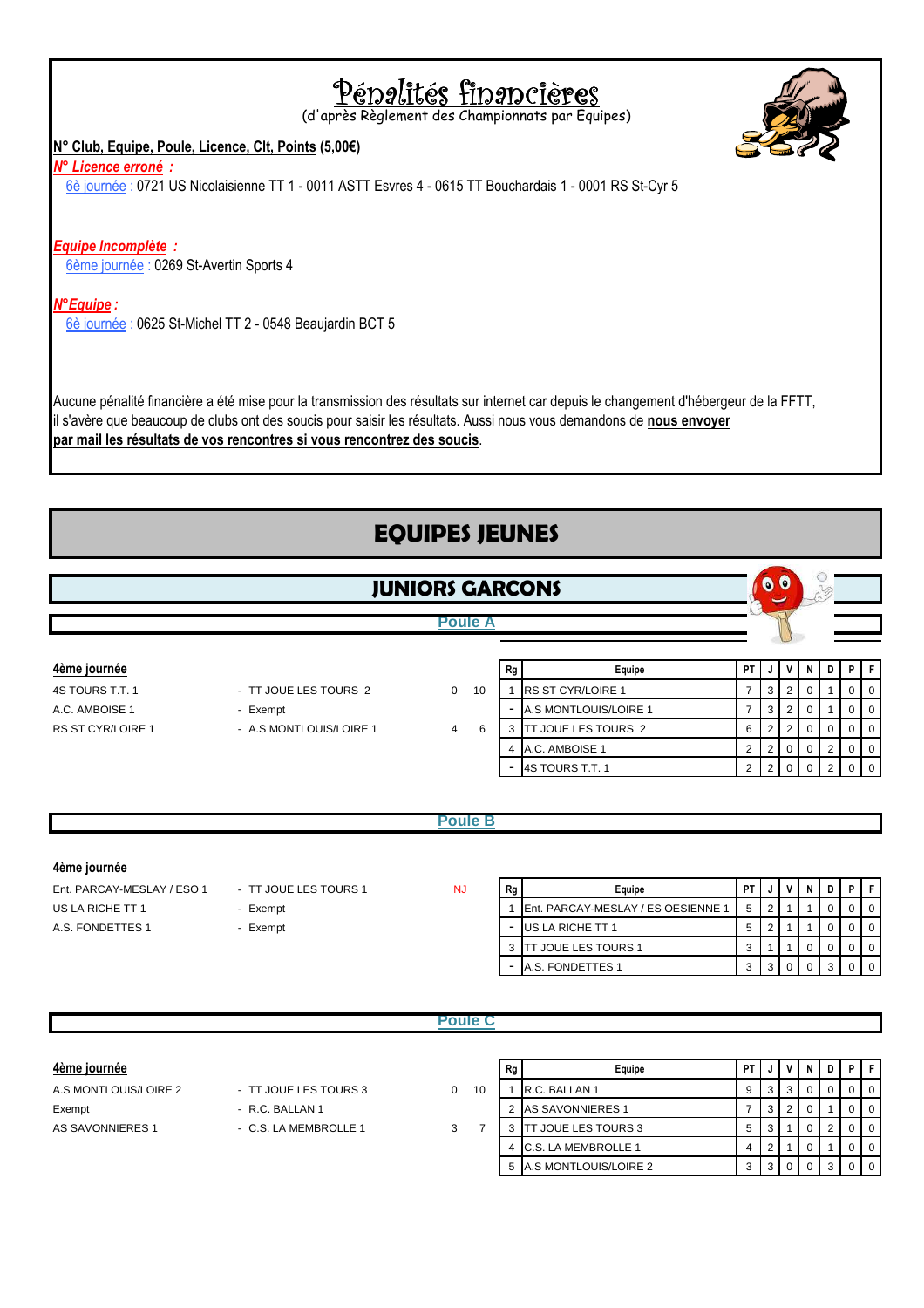# **CADETS**

# **Poule A**

| 4ème journée            |                              |    |    | Rg | Equipe                         | PT I            |     |     | D | PIF |                |
|-------------------------|------------------------------|----|----|----|--------------------------------|-----------------|-----|-----|---|-----|----------------|
| ES VILLE AUX DAMES TT 1 | - TT JOUE LES TOURS 2        | 2  | 8  |    | <b>ES VILLE AUX DAMES TT 1</b> | 10 <sub>1</sub> |     | 4 3 |   |     | l 0            |
| 4S TOURS T.T. 1         | - P.L. PAUL BERT 2           | 4  | -6 |    | <b>JOUE LES TOURS 2</b>        | 9               | 3 I | 3   |   |     | $\overline{0}$ |
| RS ST CYR/LOIRE 1       | - P.P.C. ST MARTIN LE BEAU 1 | 10 |    |    | 4S TOURS T.T. 1                | 8               | 41  |     |   |     | $\overline{0}$ |
|                         |                              |    |    | ۰  | P.L. PAUL BERT 2               | 8               | 41  |     |   |     | $\overline{0}$ |
|                         |                              |    |    |    | 5 <b>IRS ST CYR/LOIRE 1</b>    | 5               |     |     |   |     | $\overline{0}$ |
|                         |                              |    |    |    | 6 P.P.C. ST MARTIN LE BEAU 1   |                 | 4 I |     |   |     | $\overline{0}$ |
|                         |                              |    |    |    |                                |                 |     |     |   |     |                |

# **Poule B**

| 4ème journée               |                            |   |   | Rg | Equipe                     | PT I | JIV | D I | PIF |                |
|----------------------------|----------------------------|---|---|----|----------------------------|------|-----|-----|-----|----------------|
| Ent. PARCAY-MESLAY / ESO 1 | - U.S.E. AVOINE-BEAUMONT 1 | 3 |   |    | A.C. AMBOISE 1             | 12   | 414 |     |     | $\overline{0}$ |
| A.C. AMBOISE 1             | - A.S. LUYNES T.T 1        |   |   |    | U.S.E. AVOINE-BEAUMONT 1   | 12   | 414 |     |     | $\overline{0}$ |
| US RENAUDINE TT 2          | - LARCAY T.T. 1            | 6 | 4 |    | US RENAUDINE TT 2          | 8    | 4 2 |     |     | $\overline{0}$ |
|                            |                            |   |   |    | Ent. PARCAY-MESLAY / ESO 1 | 6    |     |     |     | I O            |
|                            |                            |   |   |    | 5 LARCAY T.T. 1            |      | 30  |     |     | <b>10</b>      |
|                            |                            |   |   |    | A.S. LUYNES T.T 1          |      | 310 |     |     | $\overline{0}$ |

## **Poule C**

| 4ème journée            |                                   |    |  | Rg | Equipe                            | <b>PT</b> |               | N        |   | PF               |
|-------------------------|-----------------------------------|----|--|----|-----------------------------------|-----------|---------------|----------|---|------------------|
| ES VILLE AUX DAMES TT 2 | - TT JOUE LES TOURS 1             | 8  |  |    | <b>ES VILLE AUX DAMES TT 2</b>    | 12        |               |          |   | $\overline{1}$ 0 |
| LANGEAIS-CINQ MARS 1    | - Ent. ST MICHEL TT - TT BENAIS 1 | 8  |  |    | <b>P.L. PAUL BERT 1</b>           |           | 3             |          |   | $\overline{1}$ 0 |
| P.L. PAUL BERT 1        | - US RENAUDINE TT 1               | 10 |  |    | <b>ITT JOUE LES TOURS 1</b>       | 8         |               |          |   | $\overline{1}$ 0 |
|                         |                                   |    |  |    | LANGEAIS-CINQ MARS 1              | 8         | $^{\circ}$ 2. | $\Omega$ |   | $01$ 0           |
|                         |                                   |    |  |    | 5 Ent. ST MICHEL TT - TT BENAIS 1 | 6         |               | 0        | 3 | $\overline{1}$ 0 |
|                         |                                   |    |  |    | 6 US RENAUDINE TT 1               |           |               |          |   | $\overline{1}$ 0 |
|                         |                                   |    |  |    |                                   |           |               |          |   |                  |

# **Poule D**

- ES OESIENNE TT 1 U.S. CHAMBRAY-LES-TOURS 1 4 6 LANGEAIS-CINQ MARS 2 - TT BOUCHARDAIS 1 3 7
- TT BLERE V.C. 1 TT MONTS ARTANNES 1 0 10

| 4ème journée         |                             |   |    | Rg | Equipe                      | PT I              |   |  | PF             |
|----------------------|-----------------------------|---|----|----|-----------------------------|-------------------|---|--|----------------|
| ES OESIENNE TT 1     | - U.S. CHAMBRAY-LES-TOURS 1 | 4 | 6  |    | U.S. CHAMBRAY-LES-TOURS 1   | 12 <sub>1</sub>   | 4 |  | $01$ 0         |
| LANGEAIS-CINQ MARS 2 | - TT BOUCHARDAIS 1          | 3 |    |    | <b>ITT MONTS ARTANNES 1</b> | 10 $\blacksquare$ |   |  | $\overline{0}$ |
| TT BLERE V.C. 1      | - TT MONTS ARTANNES 1       | 0 | 10 |    | <b>ITT BLERE V.C. 1</b>     | 8                 |   |  | $\overline{0}$ |
|                      |                             |   |    |    | <b>ITT BOUCHARDAIS 1</b>    |                   |   |  | 0 1 0          |
|                      |                             |   |    |    | 5 LANGEAIS-CINQ MARS 2      |                   |   |  | $\overline{0}$ |
|                      |                             |   |    |    | <b>IES OESIENNE TT 1</b>    |                   |   |  | $\overline{0}$ |



# **MINIMES GARCONS**

## **Poule A**

- 4S TOURS T.T. 1 **ES RIDELLOIS TT 1** 9 A.C. AMBOISE 1 - T.T. BENAIS 1 5 A.S. FONDETTES 1 - P.L. PAUL BERT 1 4
	-
	-
	-

| 4ème journée     |                     |         | Rg | Equipe                    | <b>PT</b> |  | N            | D | PFI                      |
|------------------|---------------------|---------|----|---------------------------|-----------|--|--------------|---|--------------------------|
| 4S TOURS T.T. 1  | - ES RIDELLOIS TT 1 | 9       |    | P.L. PAUL BERT 1          |           |  | 0            |   | $\overline{101}$         |
| A.C. AMBOISE 1   | - T.T. BENAIS 1     | 5.<br>5 |    | 4S TOURS T.T. 1           | 9         |  |              |   | $\overline{\phantom{0}}$ |
| A.S. FONDETTES 1 | - P.L. PAUL BERT 1  | 6<br>4  |    | T.T. BENAIS 1             |           |  |              |   | $\overline{\phantom{0}}$ |
|                  |                     |         |    | 4 A.S. FONDETTES 1        | 6         |  | $\mathbf{0}$ |   | $\overline{0}$           |
|                  |                     |         |    | <b>IES RIDELLOIS TT 1</b> | 6         |  |              |   | $\circ$ 1                |
|                  |                     |         |    | 6 A.C. AMBOISE 1          |           |  |              |   | $\overline{0}$           |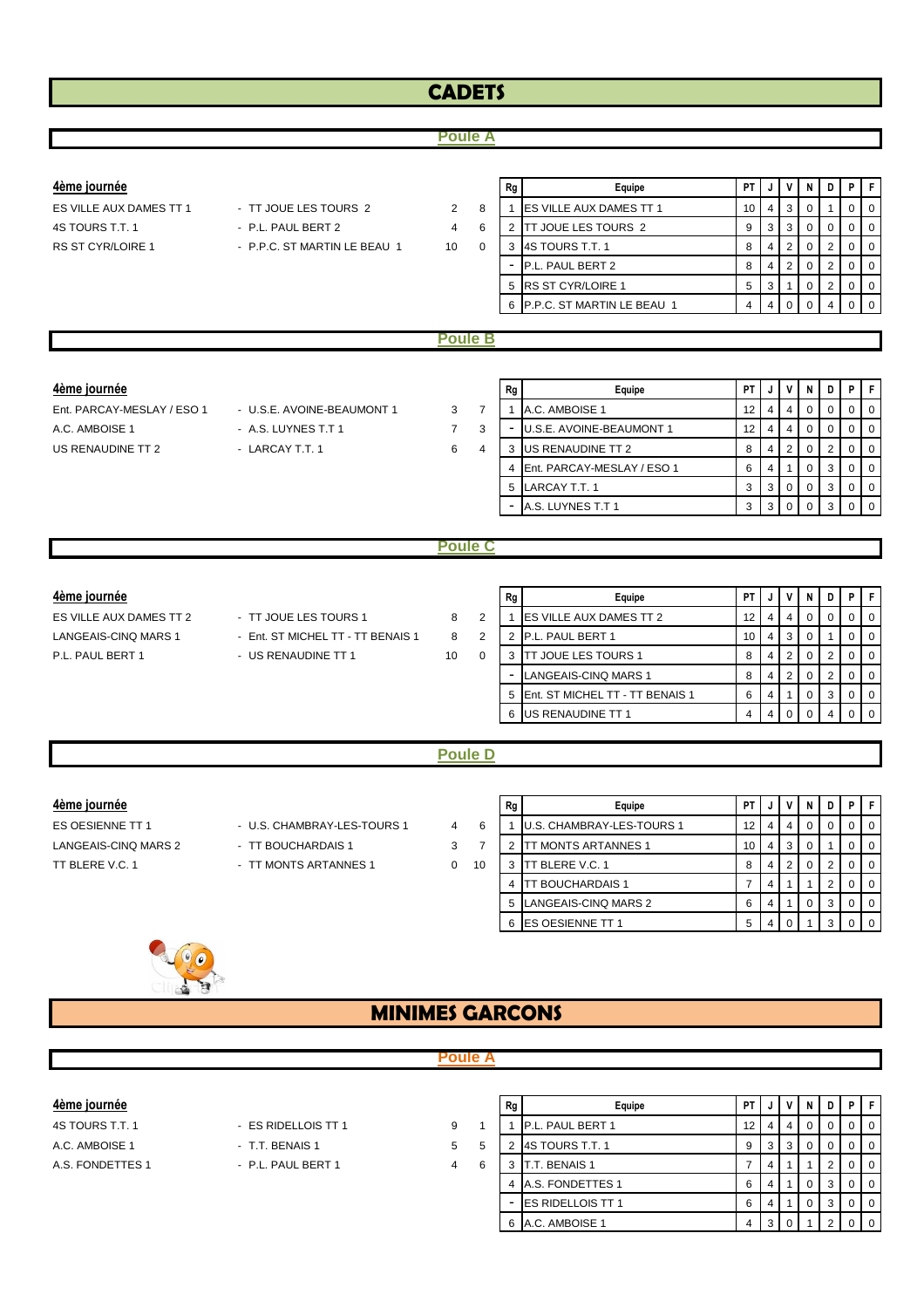# **Poule B**

- 
- 
- **4ème journée Rg Equipe PT J V N D P F** TT BOUCHARDAIS 1 - A.S. MONTLOUIS/LOIRE 1 1 9 1 A.S. MONTLOUIS/LOIRE 1 9 3 3 0 0 0 0 0 A.C. AMBOISE 2 - R.C. BALLAN 1 7 3 2 ES VILLE AUX DAMES TT 1  $7 \cdot 3$  2  $\cdot 2$   $\cdot 6$  1 0 0 ES VILLE AUX DAMES TT 1 - Exempt 3 R.C. BALLAN 1 5 3 1 0 2 0 0 4 A.C. AMBOISE 2 4 2 1 0 1 0 0 5 TT BOUCHARDAIS 1 3 3 0 0 3 0

## **Poule C**

| 4ème journée      |                       |    | Rg | Equipe                     | <b>PT</b> |        | N | D | PF             |
|-------------------|-----------------------|----|----|----------------------------|-----------|--------|---|---|----------------|
| 4S TOURS T.T. 2   | - ST AVERTIN SPORTS 2 | 10 |    | <b>IRS ST CYR/LOIRE 1</b>  |           | 10   4 |   |   | $\overline{0}$ |
| US LA RICHE TT 1  | - Exempt              |    |    | 2 4S TOURS T.T. 2          |           | ົ      |   |   | $\overline{0}$ |
| RS ST CYR/LOIRE 1 | - ST MICHEL TT 1      | 8  |    | <b>ST AVERTIN SPORTS 2</b> |           |        |   |   | $\overline{0}$ |
|                   |                       |    |    | <b>IST MICHEL TT 1</b>     |           |        |   |   | $\overline{0}$ |
|                   |                       |    |    | 5 US LA RICHE TT 1         |           |        |   |   | $\overline{0}$ |

# **Poule D**

| 4ème journée               |                          |   |    | Rg | Equipe                                    | PT.             |   | V I   | N | D | PF             |
|----------------------------|--------------------------|---|----|----|-------------------------------------------|-----------------|---|-------|---|---|----------------|
| Ent. PARCAY-MESLAY / ESO 1 | - ST AVERTIN SPORTS 1    |   | -6 |    | <b>IEnt. PARCAY-MESLAY / ES OSIENNE 1</b> | 10 <sup>1</sup> | 4 |       |   |   | $\Omega$       |
| 4S TOURS T.T. 3            | - A.T.T. AZAY-SUR-CHER 1 |   | 3  |    | <b>IST AVERTIN SPORTS 1</b>               |                 |   | 3 3 1 |   |   | $01$ 0         |
| A.S MONTLOUIS/LOIRE 2      | - C.S. LA MEMBROLLE 1    | 2 | 8  |    | <b>A.S MONTLOUIS/LOIRE 2</b>              |                 | 4 |       |   |   | $\Omega$       |
|                            |                          |   |    |    | <b>C.S. LA MEMBROLLE 1</b>                |                 |   |       |   |   | $\overline{0}$ |
|                            |                          |   |    |    | 4S TOURS T.T. 3                           |                 |   |       |   |   | $\overline{0}$ |
|                            |                          |   |    |    | <b>IA.T.T. AZAY-SUR-CHER 1</b>            |                 | 4 |       |   |   | - 0            |



# **BENJAMINS**

## **Poule A**

**4ème journée Rg Equipe PT J V N D P F** ST AVERTIN SPORTS 1 - U.S. CHAMBRAY-LES-TOURS 1 5 0 1 U.S. CHAMBRAY-LES-TOURS 1 8 4 2 0 2 0 0 Exempt  $-$  4S TOURS T.T. 1 2 ST AVERTIN SPORTS 1 6 2 2 0 0 0 0 0 ES VILLE AUX DAMES TT 1 - LARCAY T.T. 1 1 4 - 4S TOURS T.T. 1 6 2 2 0 0 0 0 0 4 LARCAY T.T. 1 5 3 1 0 2 0 0 5 ES VILLE AUX DAMES TT 1 3 3 0 0

## **Poule B**

- 
- RS ST CYR/LOIRE 1 ES VILLE AUX DAMES TT 2 0 5

| 4ème journée         |                           |   |   | Rg | Equipe                            | <b>PT</b> |   |    | N |  | PFI                                                 |
|----------------------|---------------------------|---|---|----|-----------------------------------|-----------|---|----|---|--|-----------------------------------------------------|
| TT CHINONAIS 1       | - TT MONTS ARTANNES 1     | 2 |   |    | LANGEAIS-CINQ MARS 1              |           |   |    |   |  | $\overline{0}$                                      |
| LANGEAIS-CINQ MARS 1 | - 4S TOURS T.T. 3         | 5 |   |    | <b>TT MONTS ARTANNES 1</b>        | 10 I      | 4 | -3 |   |  | $\overline{\phantom{0}}$ 0 $\overline{\phantom{0}}$ |
| RS ST CYR/LOIRE 1    | - ES VILLE AUX DAMES TT 2 | 0 | 5 |    | 4S TOURS T.T. 3                   |           |   |    |   |  | $\overline{1}$ 0                                    |
|                      |                           |   |   |    | TT CHINONAIS 1                    |           |   |    |   |  | $\overline{\phantom{0}}$ 0 $\overline{\phantom{0}}$ |
|                      |                           |   |   |    | 5 <b>IES VILLE AUX DAMES TT 2</b> | 6         |   |    | 0 |  | $\overline{1}$ 0                                    |
|                      |                           |   |   |    | <b>RS ST CYR/LOIRE 1</b>          | 6         |   |    |   |  | $\overline{1}$ 0                                    |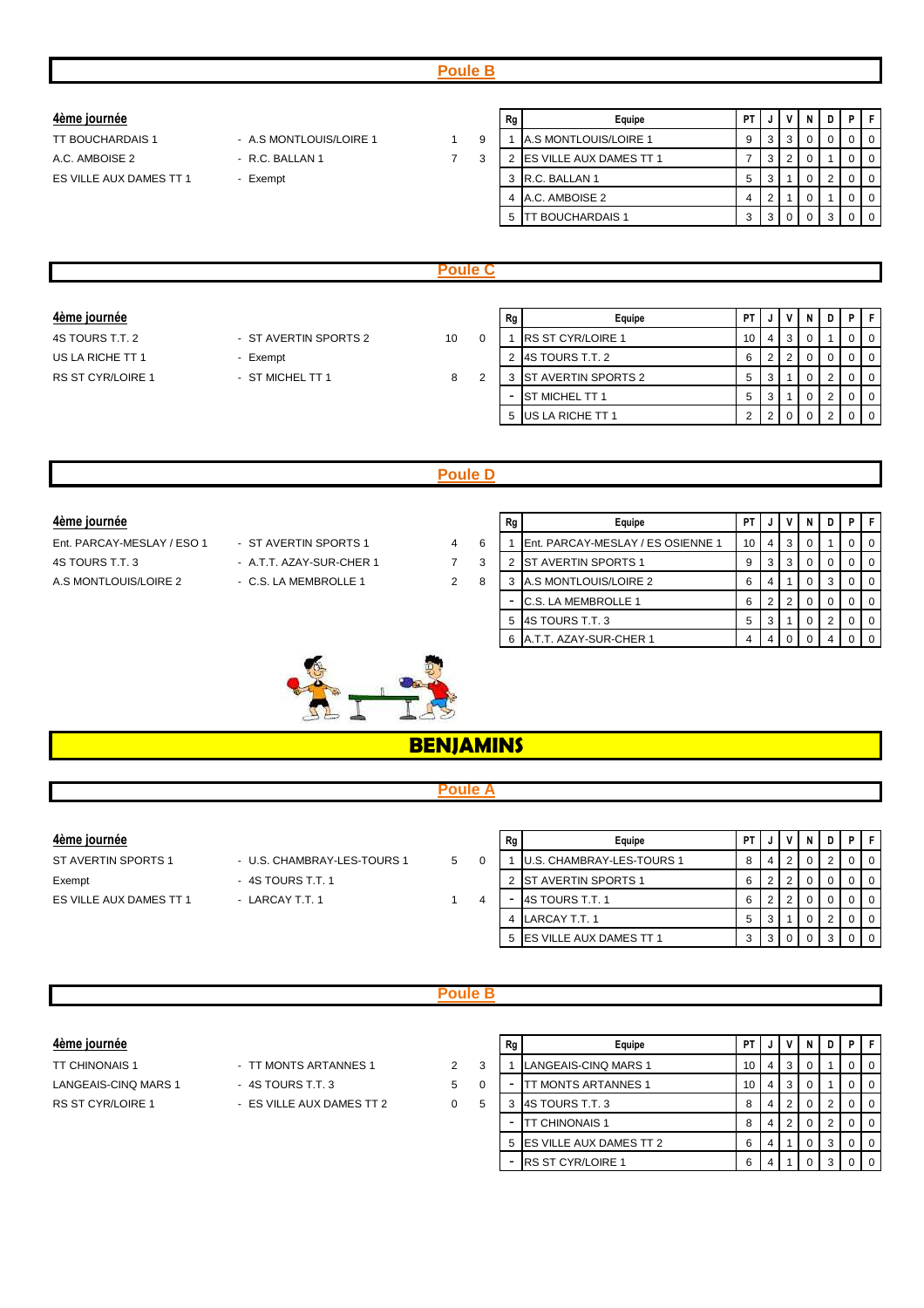- -

| P. | - F      |
|----|----------|
|    | - 0      |
|    | $\Omega$ |
|    | - 0      |
|    | $\Omega$ |
|    | $\Omega$ |
|    | $\Omega$ |
|    |          |

# **Poule D**

- -

| 4ème journée          |                       |           | Rg | Equipe                        | PT |  | N | PIF |  |
|-----------------------|-----------------------|-----------|----|-------------------------------|----|--|---|-----|--|
| A.S MONTLOUIS/LOIRE 2 | - Exempt              |           |    | <b>IA.S MONTLOUIS/LOIRE 2</b> | 9  |  |   |     |  |
| LANGEAIS-CINQ MARS 2  | - 4S TOURS T.T. 2     | 0         |    | <b>IAS TOURS T.T. 2</b>       |    |  |   |     |  |
| AS SAVONNIERES 1      | - ST AVERTIN SPORTS 2 | <b>NP</b> |    | 3 AS SAVONNIERES 1            |    |  |   |     |  |
|                       |                       |           |    | LANGEAIS-CINQ MARS 2          |    |  |   |     |  |
|                       |                       |           |    | <b>IST AVERTIN SPORTS 2</b>   |    |  |   |     |  |



# **EQUIPES VETERANS**

- 
- 
- 
- 
- 

|                     |                       |                 |    | Rg | Equipe                      | PT I | J              |                | <b>N</b> | D | <b>P</b> IF    |
|---------------------|-----------------------|-----------------|----|----|-----------------------------|------|----------------|----------------|----------|---|----------------|
| 3ème journée        |                       |                 |    |    | <b>RS ST CYR/LOIRE 1</b>    | 9    | 3 I            | - 3            |          | 0 | $01$ 0         |
| 4S TOURS T.T. 1     | - Exempt              |                 |    |    | <b>BEAUJARDIN BCT 1</b>     |      | 3 I            | $^{\circ}$ 2   |          |   | 0 <sub>0</sub> |
| US RENAUDINE TT 1   | - TT JOUE LES TOURS 1 | 12 <sup>2</sup> | 18 | 3  | <b>ITT JOUE LES TOURS 1</b> | 6    | 2 <sup>1</sup> |                |          |   | $0$   0        |
| 4S TOURS T.T. 2     | - C.S. LA MEMBROLLE 2 | 15              | 15 |    | <b>C.S. LA MEMBROLLE 1</b>  | 5    | 3              |                |          | 2 | $0$   0        |
| C.S. LA MEMBROLLE 1 | - RS ST CYR/LOIRE 1   | 14              | 16 | 5  | <b>C.S. LA MEMBROLLE 2</b>  |      | 3 I            |                |          | 2 | $01$ 0         |
| TT BOUCHARDAIS 1    | - BEAUJARDIN BCT 1    | 13              | 17 |    | US RENAUDINE TT 1           | 4    |                |                |          |   | 0 <sub>0</sub> |
|                     |                       |                 |    |    | 4S TOURS T.T. 2             |      |                |                |          | 0 | $01$ 0         |
|                     |                       |                 |    |    | TT BOUCHARDAIS 1            |      | 2 0            |                | 0        | 2 | $01$ 0         |
|                     |                       |                 |    | 9  | 4S TOURS T.T. 1             |      |                | 0 <sup>1</sup> |          |   | $01$ 0         |